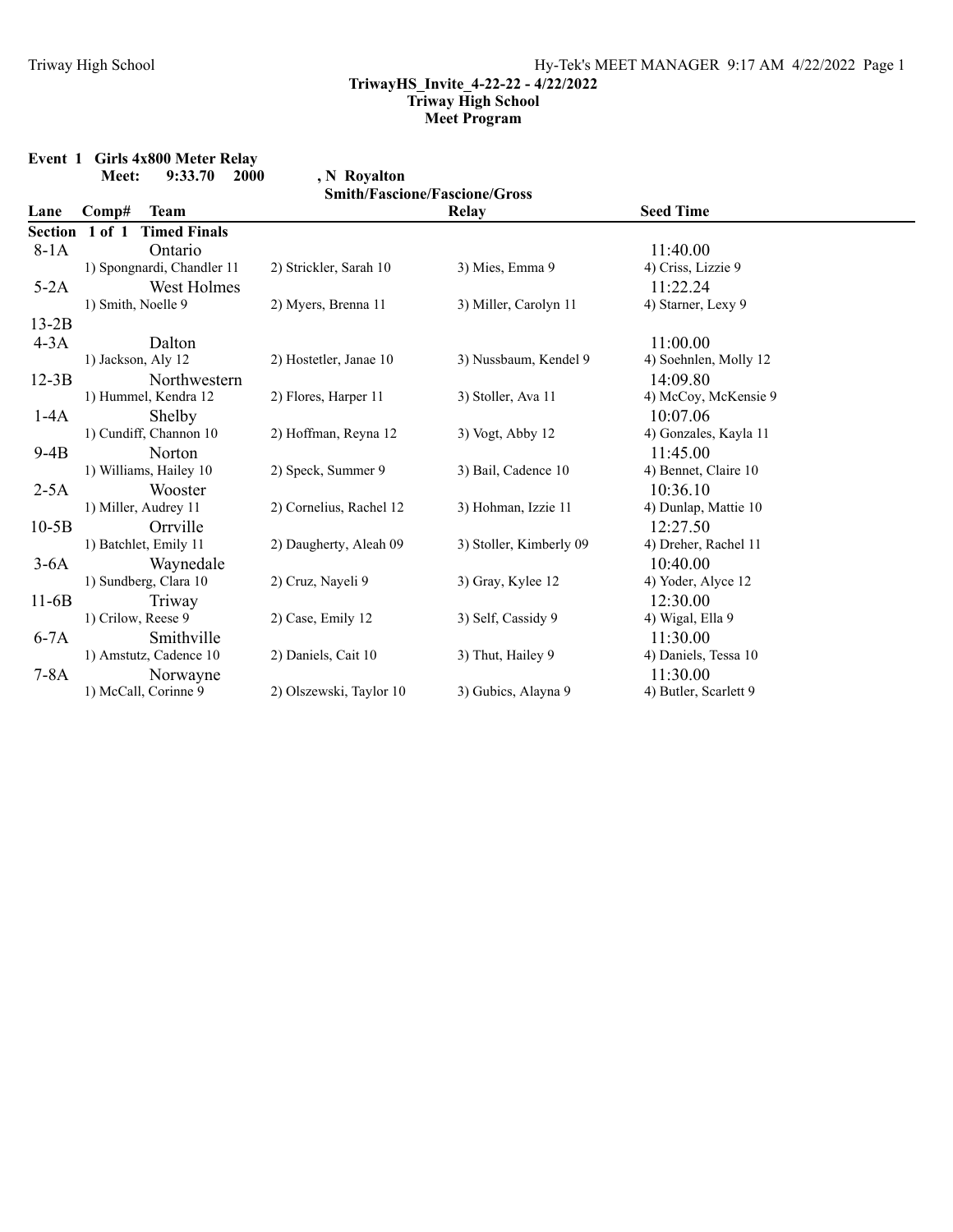|                          |                    | Event 2 Boys 4x800 Meter Relay         |                                    |                                   |                       |  |
|--------------------------|--------------------|----------------------------------------|------------------------------------|-----------------------------------|-----------------------|--|
|                          | Meet:              | 8:00.50<br>2007                        | , Woodridge                        |                                   |                       |  |
|                          |                    |                                        |                                    | Himelright/Marette/McCoy/Hilditch |                       |  |
| Lane                     | Comp#              | <b>Team</b>                            |                                    | Relay                             | <b>Seed Time</b>      |  |
| <b>Section</b>           | 1 of 1             | <b>Timed Finals</b>                    |                                    |                                   | 9:37.20               |  |
| $8-1A$                   |                    | Norwayne                               |                                    |                                   |                       |  |
|                          |                    | 1) Woodall, Trenten 9                  | 2) Hess, Trevor 12                 | 3) Metsger, Parker 9              | 4) Wingate, Tripp 9   |  |
| $5-2A$                   |                    | Norton                                 |                                    |                                   | 9:15.80               |  |
|                          |                    | 1) Osborne, Evan 11                    | 2) Nutter, Jacob 12                | 3) Goff, Will 9                   | 4) Swinehart, Alex 12 |  |
| $13-2B$                  |                    |                                        |                                    |                                   |                       |  |
| $4-3A$                   |                    | Dalton                                 |                                    |                                   | 9:00.00               |  |
|                          |                    | 1) Muth, Jordan 12                     | 2) Phillips, Izaak 11              | 3) Elett, Boyd 12                 | 4) Oswald, Lucas 12   |  |
| $12-3B$                  |                    |                                        |                                    |                                   |                       |  |
| $1-4A$                   |                    | Shelby                                 |                                    |                                   | 8:30.00               |  |
|                          |                    | 1) Finnegan, Huck 11                   | 2) Hendrickson, Mason 12           | 3) Harvey, Graeme 12              | 4) Mayer, Indy 10     |  |
| $9-4B$                   |                    | Smithville                             |                                    |                                   | 9:48.00               |  |
|                          | 1) Numer, Ethan 9  |                                        | 2) Oberlin, Luke 10                | 3) Clabaugh, Joey 9               | 4) Amstutz, Elijah 10 |  |
| $2-5A$                   |                    | Wooster                                |                                    |                                   | 8:32.00               |  |
|                          |                    | 1) Hootman, Luke 11                    | 2) Keating, Ethan 11               | 3) Buchholz, Owen 9               | 4) Dunlap, Ashton 12  |  |
| $10-5B$                  |                    | Ontario                                |                                    |                                   | 9:55.00               |  |
|                          | 1) Chang, Ken 12   |                                        | 2) Flenoury, Tyler 10              | 3) Fletcher, Brady 9              | 4) Morrison, Dean 9   |  |
| $3-6A$                   |                    | Waynedale                              |                                    |                                   | 8:56.10               |  |
|                          |                    | 1) Reich, Conner 10                    | 2) Schmeltzer, Caiden 9            | 3) Varner, Johnathan 12           | 4) St. John, Nick 9   |  |
| $11-6B$                  |                    |                                        |                                    |                                   |                       |  |
| $6-7A$                   |                    | Triway                                 |                                    |                                   | 9:20.00               |  |
|                          | 1) Miller, Seth 11 |                                        | 2) Khatri, Achal 11                | 3) Speicher, Cayden 11            | 4) Yoder, Jacob 10    |  |
| $7-8A$                   |                    | Orrville                               |                                    |                                   | 9:23.00               |  |
|                          |                    | 1) Comito, Daniel 9                    | 2) Rittgers, Joshua 11             | 3) Plumley, Tim 11                | 4) Cruz, Bryan 11     |  |
|                          |                    | <b>Event 3 Girls 100 Meter Hurdles</b> |                                    |                                   |                       |  |
|                          | Meet:              | 14.70<br>2013                          | <b>Carly Woodruff, West Holmes</b> |                                   |                       |  |
| Lane                     | Comp#              | Name                                   |                                    | Year School                       | <b>Seed Time</b>      |  |
|                          |                    | Section 1 of 3 Timed Finals            |                                    |                                   |                       |  |
| 1                        |                    |                                        |                                    |                                   |                       |  |
| $\overline{c}$           |                    | Webb, Catarina                         |                                    | 9 Waynedale                       | 20.58                 |  |
| 3                        |                    | Carter, Loralie                        |                                    | 9 Norton                          | 20.49                 |  |
| $\overline{\mathcal{L}}$ |                    | Timko, Faith                           |                                    | 11 Wooster                        | 19.60                 |  |
| 5                        |                    | Lunsford, Ella                         |                                    | 11 Dalton                         | 19.60                 |  |
| 6                        |                    | Malone-Martinez, Ellie                 |                                    | 11 Ontario                        | 20.20                 |  |
| 7                        |                    | Griffin, Jordyn                        |                                    | 09 Orrville                       | 22.40                 |  |
| 8                        |                    |                                        |                                    |                                   |                       |  |
|                          |                    | Section 2 of 3 Timed Finals            |                                    |                                   |                       |  |
| 1                        |                    | Crilow, Alivia                         |                                    | 12 Triway                         | 19.50                 |  |
| $\overline{c}$           |                    | Hartsel, Ella                          |                                    | 9 Northwestern                    | 18.43                 |  |
| 3                        |                    | Alexander, Daphne                      |                                    | 11 West Holmes                    | 18.23                 |  |
| $\overline{\mathcal{L}}$ |                    | Miller, Cierra                         |                                    | 11 West Holmes                    | 18.01                 |  |
| 5                        |                    | Thomas, Alyssa                         |                                    | 10 Shelby                         | 18.16                 |  |
| 6                        |                    | Stumbo, Gabrielle                      |                                    | 10 Shelby                         | 18.22                 |  |
| $\boldsymbol{7}$         |                    | Thorn, Adeline                         |                                    | 10 Smithville                     | 18.60                 |  |
| 8                        |                    | Stoller, Jule                          |                                    | 9 Northwestern                    | 19.47                 |  |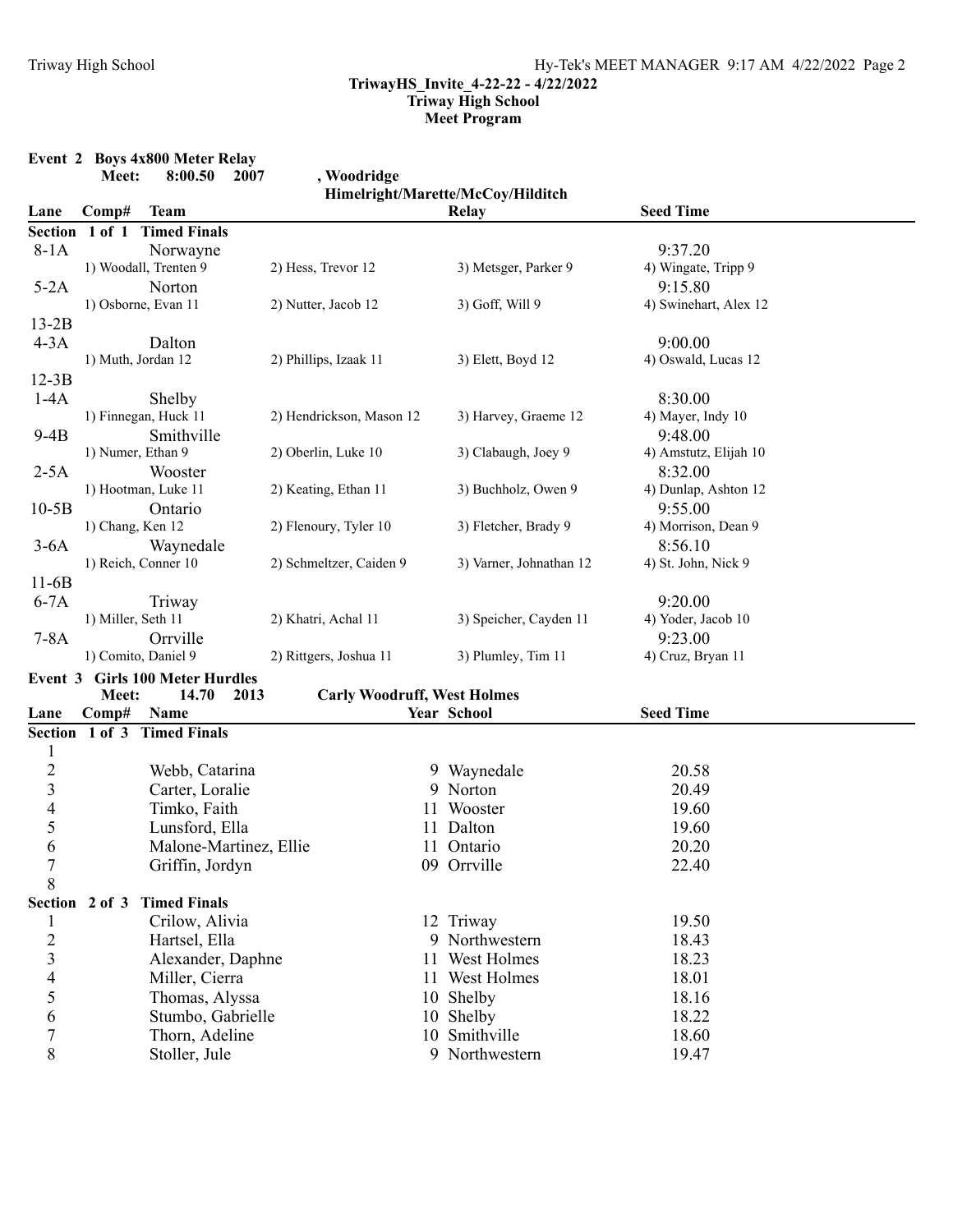#### **TriwayHS\_Invite\_4-22-22 - 4/22/2022 Triway High School**

**Meet Program**

|                             | Section 3 of 3 Timed Finals(Event 3 Girls 100 Meter Hurdles) |                               |                              |                  |  |
|-----------------------------|--------------------------------------------------------------|-------------------------------|------------------------------|------------------|--|
|                             | Seeman, Macy                                                 |                               | 10 Dalton                    | 18.00            |  |
| $\overline{c}$              | Morris, Skye                                                 |                               | 10 Waynedale                 | 17.77            |  |
| $\overline{\mathbf{3}}$     | Easterling, Ella                                             |                               | 10 Norton                    | 17.50            |  |
| 4                           | Uhler, Elise                                                 |                               | 12 Norwayne                  | 16.20            |  |
| 5                           | Hamsher, Ainsley                                             |                               | 12 Orrville                  | 17.00            |  |
| 6                           | Mies, Chasity                                                |                               | 12 Ontario                   | 17.20            |  |
| $\boldsymbol{7}$            | Fox, Olivia                                                  |                               | 12 Wooster                   | 17.90            |  |
| 8                           | Ingold, Reese                                                |                               | 10 Norwayne                  | 18.00            |  |
|                             | <b>Event 4 Boys 110 Meter Hurdles</b>                        |                               |                              |                  |  |
| Meet:                       | 14.10<br>2004                                                | <b>Austin Wechter, Shelby</b> |                              |                  |  |
| Comp#<br>Lane               | Name                                                         |                               | Year School                  | <b>Seed Time</b> |  |
| Section 1 of 3 Timed Finals |                                                              |                               |                              |                  |  |
| 1                           |                                                              |                               |                              |                  |  |
| $\overline{c}$              |                                                              |                               |                              |                  |  |
| $\overline{\mathbf{3}}$     |                                                              |                               |                              |                  |  |
| 4                           | Lee, Ethan                                                   |                               | 11 Wooster                   | 19.50            |  |
| 5                           | Geibel, Brady                                                |                               | 9 Dalton                     | 21.00            |  |
| 6                           | Martin, Gavin                                                |                               | 9 Smithville                 | 21.10            |  |
| 7                           |                                                              |                               |                              |                  |  |
| 8                           |                                                              |                               |                              |                  |  |
| Section 2 of 3 Timed Finals |                                                              |                               |                              |                  |  |
| 1                           | Norr, Jaydan                                                 |                               | 12 Wooster                   | 19.50            |  |
| $\overline{c}$              | Cornwell, Quinn                                              |                               | 10 West Holmes               | 18.64            |  |
| 3                           | Fox, Aiden                                                   |                               | 9 Ontario                    | 18.10            |  |
| 4                           | Ramey, Riley                                                 |                               | 10 Shelby                    | 17.90            |  |
| 5                           | Preattle, Connor                                             |                               | 9 Norwayne                   | 17.98            |  |
| 6                           | Beckler, Luke                                                |                               | 10 Triway                    | 18.00            |  |
| $\overline{7}$              | Lisic, Paul                                                  |                               | 12 Dalton                    | 19.00            |  |
| 8                           | Wallen, Josh                                                 |                               | 12 Shelby                    | 19.10            |  |
| Section 3 of 3 Timed Finals |                                                              |                               |                              |                  |  |
| 1                           | Wilfong, Coleman                                             |                               | 12 Norwayne                  | 17.80            |  |
| $\overline{c}$              | Morrow, Peyton                                               |                               | 11 Triway                    | 17.50            |  |
| $\overline{\mathbf{3}}$     | Carter, Elijah                                               |                               | 11 Norton                    | 17.10            |  |
| 4                           | Speicher, Calvin                                             |                               | 11 Orrville                  | 14.91            |  |
| 5                           | Reber, Jeremy                                                |                               | 10 Waynedale                 | 16.60            |  |
| 6                           | Maltarich, Kyle                                              |                               | 10 West Holmes               | 16.68            |  |
| 7                           | Hershey, Jake                                                |                               | 10 Smithville                | 17.50            |  |
| 8                           | Roe, Trent                                                   |                               | 9 Orrville                   | 17.72            |  |
| Event 5                     | <b>Girls 100 Meter Dash</b>                                  |                               |                              |                  |  |
| Meet:                       | 2011<br>12.30                                                | Crystal Barber, Rittman       |                              |                  |  |
| Comp#<br>Lane               | Name                                                         |                               | Year School                  | <b>Seed Time</b> |  |
| Section 1 of 3 Timed Finals |                                                              |                               |                              |                  |  |
|                             | Francis, Avaia                                               |                               | 9 Ontario                    | 15.00            |  |
| $\overline{c}$              | Jester, Maddie                                               |                               | 11 Northwestern              | 14.80            |  |
| 3                           | Shane, Sydney                                                |                               | 12 Smithville                | 14.40            |  |
| 4                           | Bischak, Arialyn                                             |                               | 9 Ontario                    | 14.20            |  |
| 5                           | Nofsinger, Kendra                                            |                               | 12 Orrville                  | 14.30            |  |
| 6                           | Stafford, Rylee                                              |                               | 9 Northwestern               | 14.30            |  |
|                             |                                                              |                               |                              |                  |  |
| 7<br>8                      | Fosdick, Mercedes<br>Bright, Piper                           |                               | 9 Smithville<br>11 Waynedale | 14.80<br>14.87   |  |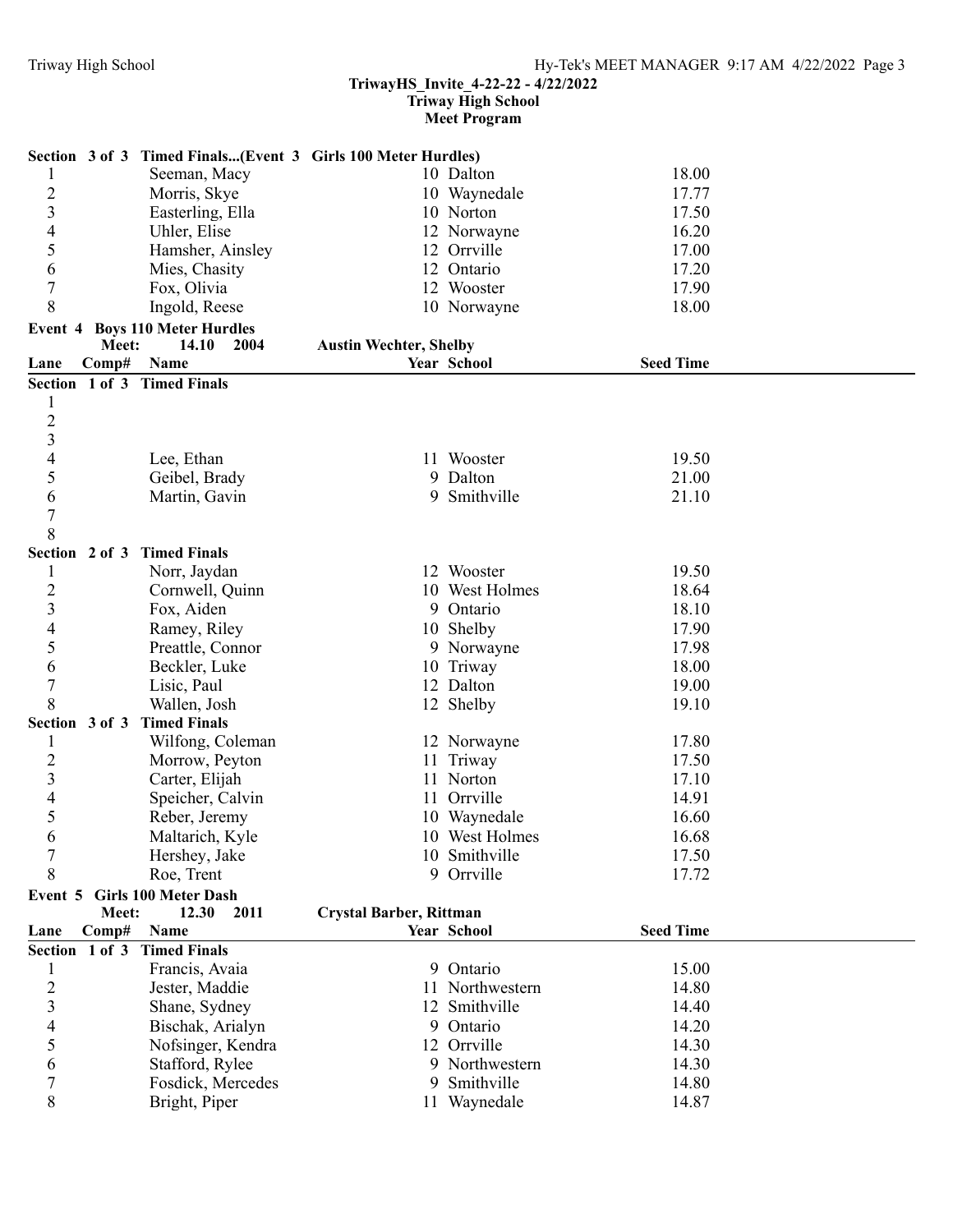#### **TriwayHS\_Invite\_4-22-22 - 4/22/2022 Triway High School**

#### **Meet Program**

|                  |       | Section 2 of 3 Timed Finals(Event 5 Girls 100 Meter Dash) |                             |                 |                  |  |
|------------------|-------|-----------------------------------------------------------|-----------------------------|-----------------|------------------|--|
| 1                |       | Dalton, Natalie                                           |                             | 10 Orrville     | 14.20            |  |
| $\overline{c}$   |       | Starr, Eden                                               |                             | 9 Norton        | 14.10            |  |
| 3                |       | May, Madison                                              |                             | 12 Norwayne     | 14.00            |  |
| 4                |       | Tucker, Ilana                                             |                             | 11 Wooster      | 13.70            |  |
| 5                |       | Golias, Ellie                                             |                             | 9 Triway        | 13.70            |  |
| 6                |       | Eagle, Ava                                                |                             | 11 Wooster      | 13.90            |  |
| $\overline{7}$   |       | Cruz, Nayeli                                              |                             | 9 Waynedale     | 14.12            |  |
| 8                |       | Chaney, Arora                                             |                             | 9 West Holmes   | 14.14            |  |
|                  |       | Section 3 of 3 Timed Finals                               |                             |                 |                  |  |
| $\mathbf{1}$     |       | Brown, Tori                                               |                             | 11 Norton       | 13.43            |  |
| $\overline{c}$   |       | Hudson, Addison                                           |                             | 9 Triway        | 13.20            |  |
| $\mathfrak{Z}$   |       | Barnard, Olivia                                           |                             | 10 Shelby       | 13.09            |  |
| 4                |       | Clos, Lauren                                              |                             | 11 Dalton       | 13.00            |  |
| 5                |       | Chenevey, Brianna                                         |                             | 11 Dalton       | 13.00            |  |
| 6                |       | Giauque, Jasmine                                          |                             | 11 West Holmes  | 13.07            |  |
| $\boldsymbol{7}$ |       | Hess, Lacy                                                |                             | 11 Norwayne     | 13.40            |  |
| 8                |       | Bowman, Ava                                               |                             | 9 Shelby        | 13.41            |  |
|                  |       | Event 6 Boys 100 Meter Dash                               |                             |                 |                  |  |
|                  | Meet: | 10.85<br>2021                                             | <b>Ozzie Miller, Dalton</b> |                 |                  |  |
| Lane             | Comp# | Name                                                      |                             | Year School     | <b>Seed Time</b> |  |
|                  |       | Section 1 of 3 Timed Finals                               |                             |                 |                  |  |
| 1                |       | Drexel, Tate                                              |                             | 11 Ontario      | 13.30            |  |
| $\overline{c}$   |       | Oden, Khamarion                                           |                             | 9 Ontario       | 12.20            |  |
| 3                |       | Hendrix, Rollin                                           |                             | 9 Waynedale     | 12.20            |  |
| 4                |       | Haley, Jax                                                |                             | 9 Orrville      | 11.90            |  |
| 5                |       | Hofstetter, Jarrett                                       |                             | 10 Dalton       | 12.00            |  |
| 6                |       | Hostetler, Brayden                                        |                             | 9 Norwayne      | 12.07            |  |
| $\overline{7}$   |       | Schriver, Logan                                           |                             | 9 Northwestern  | 12.50            |  |
| 8                |       | Davis, Josh                                               |                             | 11 Smithville   | 12.80            |  |
|                  |       | Section 2 of 3 Timed Finals                               |                             |                 |                  |  |
| 1                |       | Hamilton-Topovski, Landen                                 |                             |                 |                  |  |
| $\overline{2}$   |       |                                                           |                             | 10 Wooster      | 11.90            |  |
|                  |       | Good, Collin                                              |                             | 11 Northwestern | 11.88            |  |
| 3                |       | Hill, Andre                                               |                             | 12 Shelby       | 11.87            |  |
| 4                |       | Zollars, Logan                                            |                             | 9 West Holmes   | 11.65            |  |
| 5                |       | Stenglein, Nathan                                         |                             | 11 Smithville   | 11.80            |  |
| 6                |       | Hershberger, Clay                                         |                             | 12 Waynedale    | 11.83            |  |
| 7                |       | Wells, Jacob                                              |                             | 12 Orrville     | 11.90            |  |
| 8                |       | Dellafave, Andrew                                         |                             | 12 Wooster      | 11.90            |  |
| Section 3 of 3   |       | <b>Timed Finals</b>                                       |                             |                 |                  |  |
|                  |       | Colter, Caleb                                             |                             | 11 Triway       | 11.60            |  |
| 2                |       | Williams-Dixon, Sam                                       |                             | 10 West Holmes  | 11.41            |  |
| 3                |       | Dobbins, Lucas                                            |                             | 10 Norton       | 11.30            |  |
| 4                |       | Fuller, Jayden                                            |                             | 12 Norton       | 10.90            |  |
| 5                |       | Soss, Cameron                                             |                             | 12 Triway       | 10.90            |  |
| 6                |       | Lendon, Brady                                             |                             | 11 Norwayne     | 11.21            |  |
| 7                |       | Baker, Garrett                                            |                             | 12 Shelby       | 11.44            |  |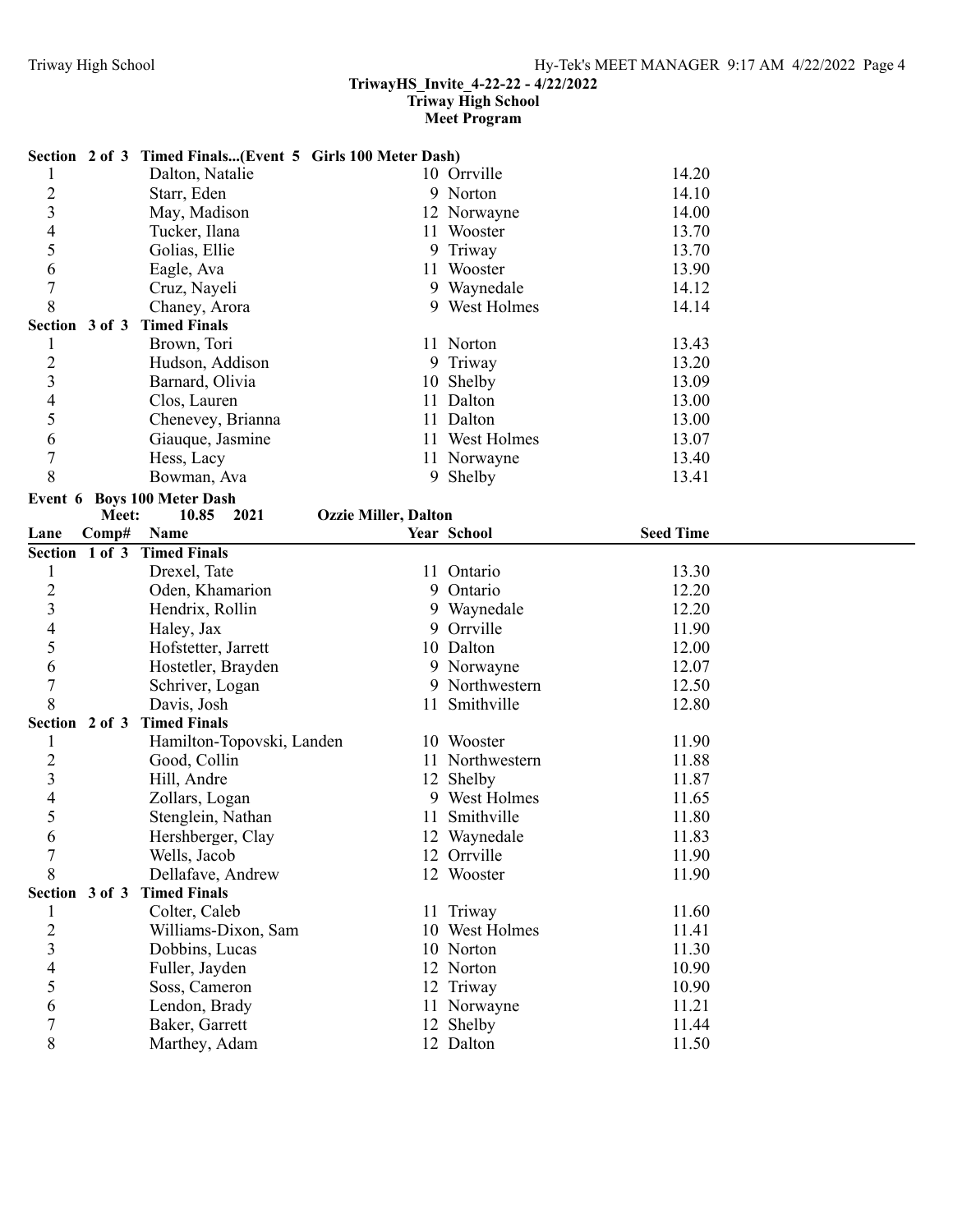|                          |                    | Event 7 Girls 4x200 Meter Relay                   |                            |                                                    |                                |
|--------------------------|--------------------|---------------------------------------------------|----------------------------|----------------------------------------------------|--------------------------------|
|                          | Meet:              | 1:47.10<br>2007                                   | , Orrville                 |                                                    |                                |
| Lane                     | Comp#              | <b>Team</b>                                       |                            | Holderman/Howard/Davis/Howard<br><b>Relay</b>      | <b>Seed Time</b>               |
|                          |                    | Section 1 of 2 Timed Finals                       |                            |                                                    |                                |
| $\mathbf{1}$             |                    |                                                   |                            |                                                    |                                |
|                          |                    |                                                   |                            |                                                    |                                |
| $\frac{2}{3}$            |                    |                                                   |                            |                                                    |                                |
| $\overline{\mathcal{L}}$ |                    | West Holmes                                       |                            |                                                    | 1:58.59                        |
|                          | 1) Ogi, Casey 9    |                                                   | 2) Giauque, Jozlynn 9      | 3) Marmiesse Gonzalez, Clara 114) Rickly, Brylie 9 |                                |
| 5                        |                    | Orrville                                          |                            |                                                    | 1:59.90                        |
|                          |                    | 1) Dalton, Natalie 10                             | 2) Grimm, Caylin 11        | 3) Nofsinger, Kendra 12                            | 4) Hargrave, Karissa 11        |
| 6                        |                    | Waynedale                                         |                            |                                                    | 2:03.90                        |
|                          |                    | 1) Moore, Allison 11                              | 2) Frederick, Madie 10     | 3) Roth, Arabella 9                                | 4) Moore, Mylah 9              |
| $\overline{7}$           |                    |                                                   |                            |                                                    |                                |
| 8                        |                    |                                                   |                            |                                                    |                                |
|                          |                    | Section 2 of 2 Timed Finals                       |                            |                                                    |                                |
| 1                        |                    | Northwestern                                      |                            |                                                    | 1:57.70                        |
|                          | 1) Stoller, Jule 9 |                                                   | 2) Hartsel, Ella 9         | 3) Thompson, Mariah 11                             | 4) Gray, Maddie 11             |
| 2                        |                    | Ontario                                           |                            |                                                    | 1:56.00                        |
|                          |                    | 1) Young, Dageanna 10                             | 2) Havens, Savana 12       | 3) Shaw, Ka'Mashya 10                              | 4) Potter, Ally 11             |
| 3                        |                    | Wooster                                           |                            |                                                    | 1:53.00                        |
|                          |                    | 1) Older, Sydney 10                               | 2) Fox, Olivia 12          | 3) Fagart, Natalie 11                              | 4) Tucker, Ilana 11            |
| 4                        |                    | Norwayne                                          |                            |                                                    | 1:50.20                        |
|                          |                    | 1) Henslee, Ellen 11                              | 2) Hostetler, Briauna 12   | 3) Emler, Sydney 10                                | 4) Hess, Lacy 11               |
| 5                        |                    | Shelby                                            |                            |                                                    | 1:52.00                        |
|                          |                    | 1) Wilkins, Mary 11                               | 2) Carmel, Alainah 10      | 3) Slone, Tessa 10                                 | 4) Baker, Haylee 12            |
| 6                        |                    | Triway                                            |                            |                                                    | 1:52.88                        |
|                          | 1) Golias, Ellie 9 |                                                   | 2) Hudson, Addison 9       | 3) Golias, Ava 9                                   | 4) Campbell, Kalie 11          |
| 7                        |                    | Smithville                                        | 2) Haas, Claire 9          | 3) Hartzler, Abby 11                               | 1:56.00                        |
|                          |                    | 1) Shane, Sydney 12                               |                            |                                                    | 4) Lengacher, Maddy 10         |
| $\,8\,$                  | 1) Brown, Tori 11  | Norton                                            | 2) Jones, Kira 12          | 3) Starr, Eden 9                                   | 1:57.60<br>4) Emerling, Cam 12 |
|                          |                    |                                                   |                            |                                                    |                                |
|                          | Meet:              | Event 8 Boys 4x200 Meter Relay<br>1:31.50<br>2008 | , Highland                 |                                                    |                                |
|                          |                    |                                                   | Mancini/Snook/Gorbe/Vallen |                                                    |                                |
| Lane                     | Comp#              | <b>Team</b>                                       |                            | Relay                                              | <b>Seed Time</b>               |
|                          |                    | Section 1 of 2 Timed Finals                       |                            |                                                    |                                |
| $\mathbf{1}$             |                    |                                                   |                            |                                                    |                                |
| $\overline{c}$           |                    |                                                   |                            |                                                    |                                |
| $\overline{\mathbf{3}}$  |                    | Smithville                                        |                            |                                                    | 1:42.30                        |
|                          |                    | 1) Stenglein, Nathan 11                           | 2) Torrence, Cooper 11     | 3) Maibach, Cole 11                                | 4) O'Brien, Jacob 12           |
| 4                        |                    | Ontario                                           |                            |                                                    | 1:40.20                        |
|                          |                    | 1) Barnhill, Braden 9                             | 2) Ginn, Grayson 10        | 3) Boone, Bralen 11                                | 4) Chang, Ken 12               |
| 5                        |                    | Norton                                            |                            |                                                    | 1:40.40                        |
|                          | 1) Brown, Zak 11   |                                                   | 2) Swinehart, Alex 12      | 3) Osborne, Evan 11                                | 4) Dobbins, Lucas 10           |
| 6                        |                    | West Holmes                                       |                            |                                                    | 1:40.69                        |
|                          |                    | 1) Shultz, Zander 11                              | 2) Young, Nathan 9         | 3) Miller, Grant 10                                | 4) Pritt, Sawyer 12            |
| 7                        |                    |                                                   |                            |                                                    |                                |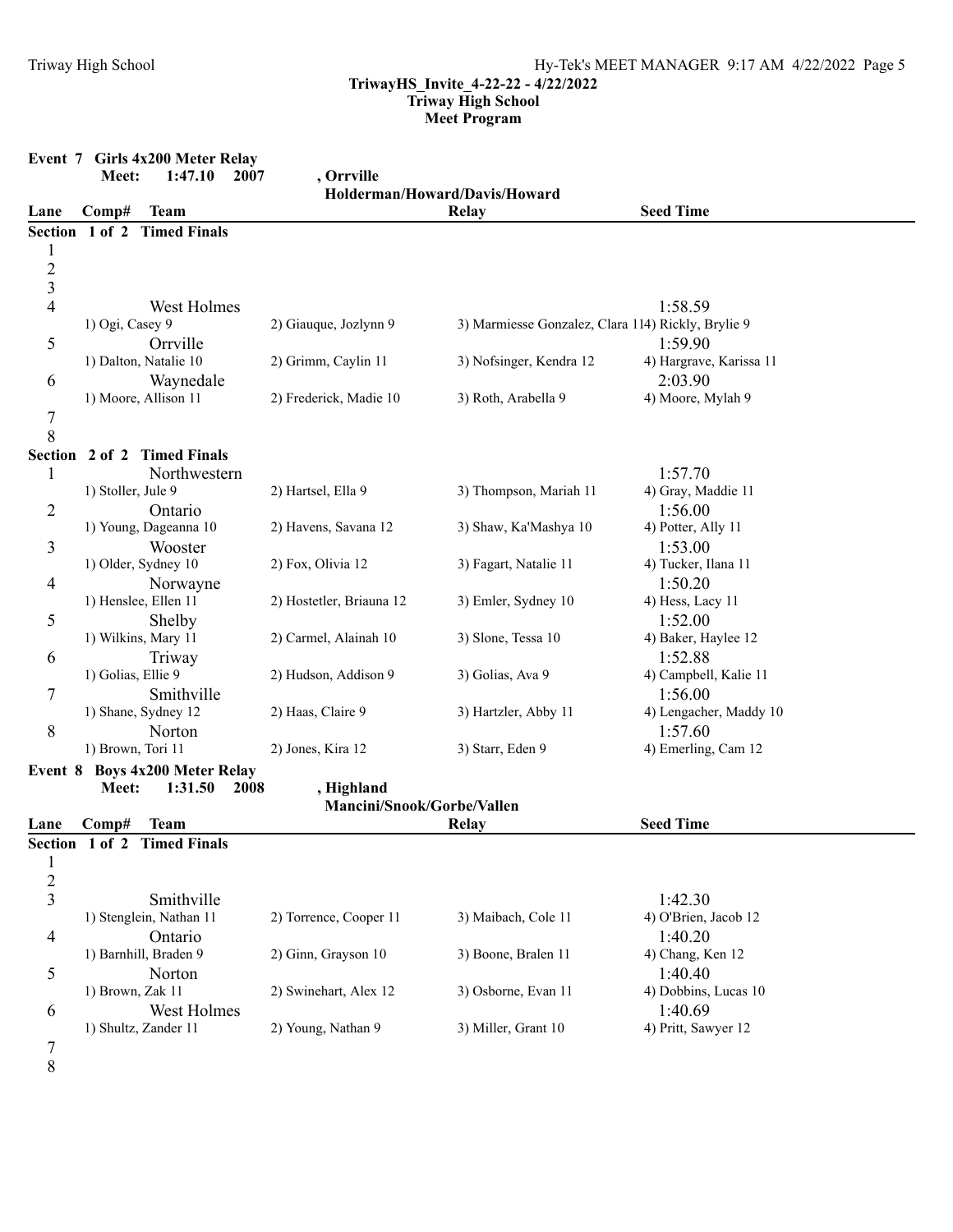# **Section 2 of 2 Timed Finals...(Event 8 Boys 4x200 Meter Relay)**

| $\mathbf{1}$ | Orrville                              |                             |    |                       | 1:40.00                   |  |
|--------------|---------------------------------------|-----------------------------|----|-----------------------|---------------------------|--|
|              | 1) Gray, Sammy 10                     | 2) Crabtree, Ben 11         |    | 3) Haley, Jax 9       | 4) Dalessandro, Landon 10 |  |
| 2            | Wooster                               |                             |    |                       | 1:38.90                   |  |
|              | 1) Dellafave, Andrew 12               | 2) Davis, Tyler 10          |    | 3) Dossi, Andrew 12   | 4) Franklin, Julian 9     |  |
| 3            | Dalton                                |                             |    |                       | 1:38.00                   |  |
|              | 1) Pearson, Colin 10                  | 2) Tomlinson, Sam 9         |    | 3) Stutz, Ethan 11    | 4) Hevia, Kanoa 10        |  |
| 4            | Shelby                                |                             |    |                       | 1:34.90                   |  |
|              | 1) Heydinger, Grayson 11              | 2) Ramey, Riley 10          |    | 3) Kilgore, Wyatt 11  | 4) Roberts, Brazure 12    |  |
| 5            | Northwestern                          |                             |    |                       | 1:35.00                   |  |
|              | 1) Rowe, Buddy 12                     | 2) Good, Collin 11          |    | 3) Hartsel, Nolan 11  | 4) Arthur, Weston 12      |  |
| 6            | Norwayne                              |                             |    |                       | 1:36.49                   |  |
|              | 1) Booth, Mason 12                    | 2) Rupp, Justin 11          |    | 3) Portis, Roman 11   | 4) Portis, Isaiah 12      |  |
| 7            | Triway                                |                             |    |                       | 1:39.00                   |  |
|              | 1) Vizzo, Seth 12                     | 2) Bilinovich, Sam 10       |    | 3) Hamilton, Kodan 12 | 4) Colter, Caleb 11       |  |
| 8            | Waynedale                             |                             |    |                       | 1:39.50                   |  |
|              | 1) Troyer, Marquel 10                 | 2) Gazboda, Camron 9        |    | 3) Lemon, Peyton 12   | 4) Hershberger, Clay 12   |  |
|              | Event 9 Girls 1600 Meter Run          |                             |    |                       |                           |  |
|              | Meet:<br>2009<br>4:55.20              | Hannah Neczypor, N Royalton |    |                       |                           |  |
| Lane         | Comp#<br>Name                         |                             |    | Year School           | <b>Seed Time</b>          |  |
|              | Section 1 of 1<br><b>Timed Finals</b> |                             |    |                       |                           |  |
| $8-1A$       | Nolt, Emberlynn                       |                             |    | 10 Dalton             | 5:57.00                   |  |
| $16-1B$      | Miller, Carolyn                       |                             |    | 11 West Holmes        | 6:33.56                   |  |
| $24-1C$      |                                       |                             |    |                       |                           |  |
| $5-2A$       | Miller, Audrey                        |                             |    | 11 Wooster            | 5:45.10                   |  |
| $13-2B$      | Bennet, Claire                        |                             |    | 10 Norton             | 6:29.00                   |  |
| $21-2C$      | Stoller, Ava                          |                             |    | 11 Northwestern       | 6:58.12                   |  |
| $4-3A$       | Gray, Kylee                           |                             |    | 12 Waynedale          | 5:32.86                   |  |
| $12-3B$      | Caskey, Lacey                         |                             |    | 12 Orrville           | 6:24.20                   |  |
| $20-3C$      | Daniels, Cait                         |                             |    | 10 Smithville         | 6:52.00                   |  |
| $1-4A$       | Wingate, Jaylee                       |                             |    | 11 Norwayne           | 5:02.29                   |  |
| $9-4B$       | Wigal, Ella                           |                             |    | 9 Triway              | 5:58.00                   |  |
| $17-4C$      | Spongnardi, Chandler                  |                             |    | 11 Ontario            | 6:35.00                   |  |
| $2-5A$       | Stanley, Annabel                      |                             |    | 11 Norwayne           | 5:29.00                   |  |
| $10-5B$      | Myers, Brenna                         |                             |    | 11 West Holmes        | 6:08.55                   |  |
| 18-5C        | McCoy, McKensie                       |                             |    | 9 Northwestern        | 6:42.49                   |  |
| $3-6A$       | Gonzales, Kayla                       |                             | 11 | Shelby                | 5:32.60                   |  |
| $11-6B$      | Holt-Frank, Rosalind                  |                             |    | 10 Wooster            | 6:15.00                   |  |
| 19-6C        | Griffin, Maggie                       |                             |    | 09 Orrville           | 6:46.80                   |  |
| $6-7A$       | Sundberg, Clara                       |                             |    | 10 Waynedale          | 5:45.57                   |  |
| $14-7B$      | Daniels, Tessa                        |                             |    | 10 Smithville         | 6:29.00                   |  |
| 22-7C        | Hostetler, Janae                      |                             |    | 10 Dalton             | NT                        |  |
| $7-8A$       | Montgomery, Emma                      |                             |    | 9 Shelby              | 5:54.35                   |  |
| $15-8B$      | Bail, Cadence                         |                             |    | 10 Norton             | 6:30.00                   |  |
| 23-8C        |                                       |                             |    |                       |                           |  |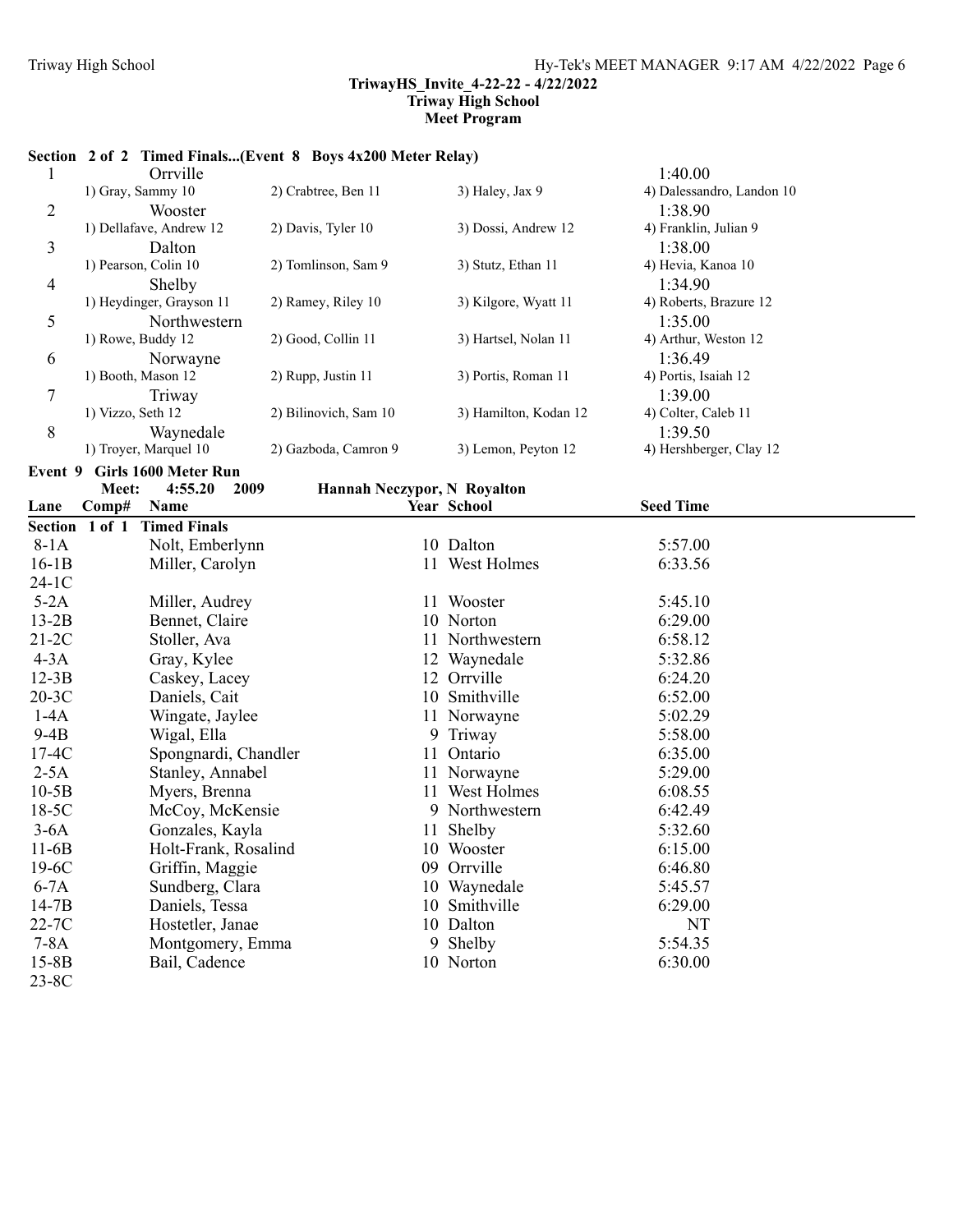|                | Meet:               | Event 10 Boys 1600 Meter Run<br>4:26.00<br>2006 | John Minen, Highland    |   |                                |                            |  |
|----------------|---------------------|-------------------------------------------------|-------------------------|---|--------------------------------|----------------------------|--|
| Lane           | Comp#               | <b>Name</b>                                     |                         |   | Year School                    | <b>Seed Time</b>           |  |
|                | Section 1 of 1      | <b>Timed Finals</b>                             |                         |   |                                |                            |  |
| $8-1A$         |                     | Rittgers, Joshua                                |                         |   | 11 Orrville                    | 4:56.00                    |  |
| $16-1B$        |                     | Uptain, Hunter                                  |                         |   | 9 West Holmes                  | 5:23.12                    |  |
| $24-1C$        |                     |                                                 |                         |   |                                |                            |  |
| $5-2A$         |                     | Moore, Marshall                                 |                         |   | 10 Shelby                      | 4:40.00                    |  |
| $13-2B$        |                     | Speicher, Cayden                                |                         |   | 11 Triway                      | 5:10.00                    |  |
| $21-2C$        |                     | Miller, Jacob                                   |                         |   | 10 West Holmes                 | 5:45.12                    |  |
| $4-3A$         |                     | Dininger, Luke                                  |                         |   | 11 Shelby                      | 4:35.00                    |  |
| $12-3B$        |                     | Carr, Cameron                                   |                         |   | 10 Smithville                  | 5:10.00                    |  |
| $20-3C$        |                     | La Londe, Ben                                   |                         |   | 10 Norton                      | 5:38.00                    |  |
| $1-4A$         |                     | Meisse, Miles                                   |                         |   | 11 Ontario                     | 4:29.20                    |  |
| $9-4B$         |                     | Kerby, Dakota                                   |                         |   | 12 Dalton                      | 4:58.00                    |  |
| $17-4C$        |                     | Norr, Ellis                                     |                         |   | 10 Norwayne                    | 5:27.00                    |  |
| $2-5A$         |                     | Varner, Johnathan                               |                         |   | 12 Waynedale                   | 4:33.10                    |  |
| $10-5B$        |                     | Wingate, Tripp                                  |                         |   | 9 Norwayne                     | 5:02.00                    |  |
| $18-5C$        |                     | Clabaugh, Joey                                  |                         | 9 | Smithville                     | 5:28.00                    |  |
| $3-6A$         |                     | Dunlap, Ashton                                  |                         |   | 12 Wooster                     | 4:34.00                    |  |
| $11-6B$        |                     | Dawson, Rylee                                   |                         |   | 12 Northwestern                | 5:07.00                    |  |
| $19-6C$        |                     | Goff, Will                                      |                         |   | 9 Norton                       | 5:32.00                    |  |
| $6-7A$         |                     | Keating, Ethan                                  |                         |   | 11 Wooster                     | 4:41.90                    |  |
| $14-7B$        |                     | Lehman, Karey                                   |                         |   | 12 Dalton                      | 5:15.00                    |  |
| $22-7C$        |                     | St. John, Nick                                  |                         |   | 9 Waynedale                    | 5:50.50                    |  |
| $7-8A$         |                     | Cruz, Bryan                                     |                         |   | 11 Orrville                    | 4:43.00                    |  |
| $15-8B$        |                     | Khatri, Achal                                   |                         |   | 11 Triway                      | 5:20.00                    |  |
| $23-8C$        |                     | Boughton, Austin                                |                         |   | 10 Ontario                     | 5:55.00                    |  |
| Event 11       |                     | <b>Girls 4x100 Meter Relay</b>                  |                         |   |                                |                            |  |
|                | Meet:               | 2011<br>50.00                                   | , Rittman               |   |                                |                            |  |
|                |                     |                                                 |                         |   | Sanchez/Barber/Becerra/Baisden |                            |  |
| Lane           | Comp#               | <b>Team</b>                                     |                         |   | <b>Relay</b>                   | <b>Seed Time</b>           |  |
|                |                     | Section 1 of 2 Timed Finals                     |                         |   |                                |                            |  |
| 1              |                     |                                                 |                         |   |                                |                            |  |
| $\overline{c}$ |                     |                                                 |                         |   |                                |                            |  |
| $\overline{3}$ |                     | Northwestern                                    |                         |   |                                | 59.53                      |  |
|                |                     | 1) Dininger, Veronica 9                         | 2) Kearney, Kelli 10    |   | 3) Stafford, Rylee 9           | 4) Oloughlin, Ava 11       |  |
| 4              |                     | West Holmes                                     |                         |   |                                | 56.88                      |  |
|                |                     | 1) Chaney, Arora 9                              | 2) Ogi, Casey 9         |   | 3) Snow, Zoee 10               | 4) Shultz, Zaylie 10       |  |
| 5              |                     | Waynedale                                       | 2) Frederick, Madie 10  |   | 3) Roth, Arabella 9            | 57.87                      |  |
|                | 1) Bright, Piper 11 |                                                 |                         |   |                                | 4) Moore, Mylah 9<br>57.90 |  |
| 6              |                     | Smithville                                      |                         |   |                                |                            |  |
|                |                     | 1) Thorn, Adeline 10                            | 2) Brillhart, Maddie 11 |   | 3) Fosdick, Mercedes 9         | 4) Hartzler, Abby 11       |  |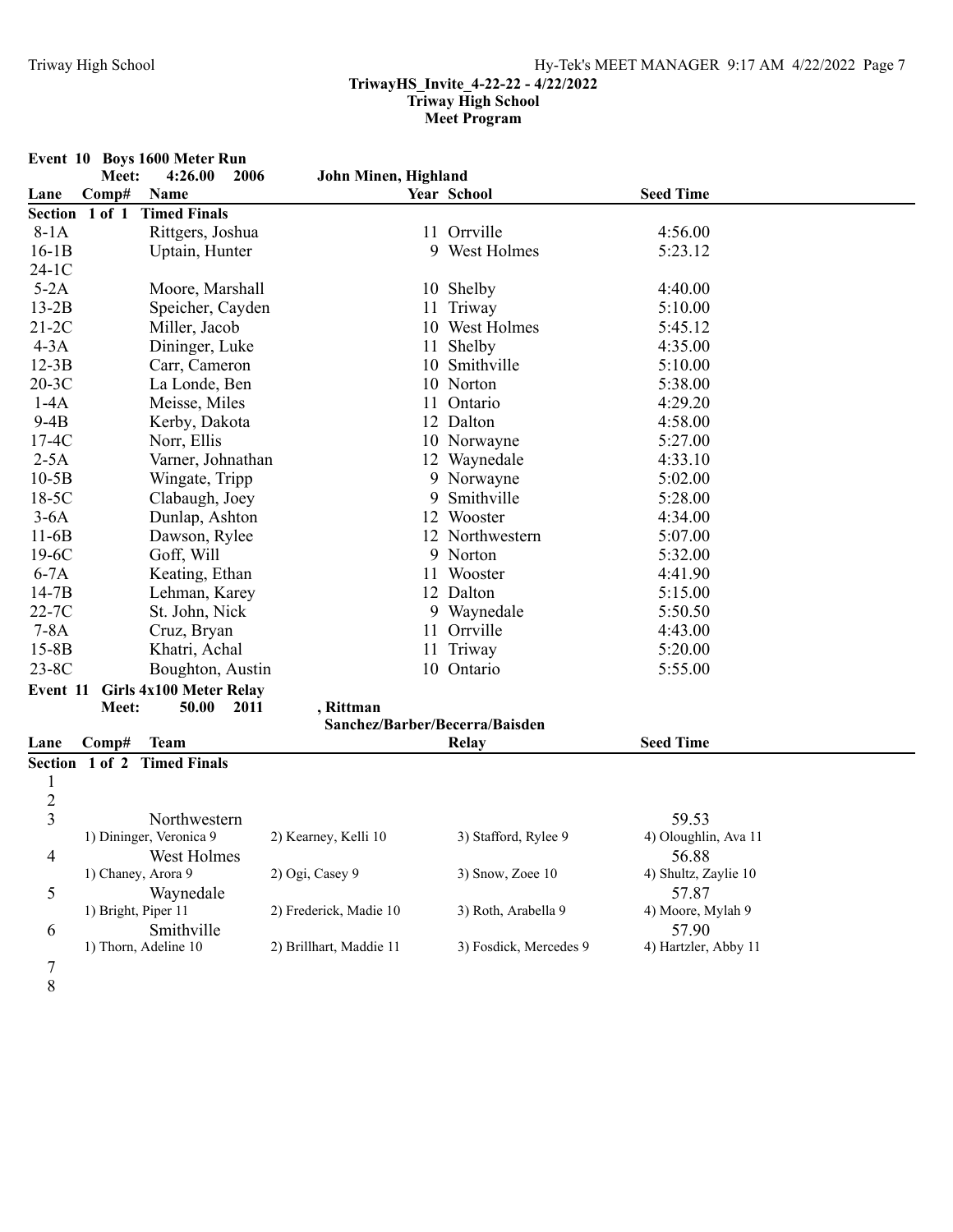# **Section 2 of 2 Timed Finals...(Event 11 Girls 4x100 Meter Relay)**

|   | Ontario                                      |                       |                       | 56.80                        |
|---|----------------------------------------------|-----------------------|-----------------------|------------------------------|
|   | 1) Havens, Savana 12                         | 2) Hollar, Chloe 12   | 3) Mies, Chasity 12   | 4) Shaw, Ka'Mashya 10        |
| 2 | Shelby                                       |                       |                       | 53.00                        |
|   | 1) Barnard, Olivia 10                        | 2) Bowman, Ava 9      | 3) Slone, Tessa 10    | 4) Carmel, Alainah 10        |
| 3 | Triway                                       |                       |                       | 52.65                        |
|   | 1) Golias, Ellie 9                           | 2) Hudson, Addison 9  | 3) Campbell, Kalie 11 | 4) Himes, Kelsie 12          |
| 4 | Norwayne                                     |                       |                       | 51.70                        |
|   | 1) May, Madison 12                           | 2) Uhler, Elise 12    | 3) Emler, Sydney 10   | 4) Henslee, Ellen 11         |
| 5 | Wooster                                      |                       |                       | 52.00                        |
|   | $1)$ Eagle, Ava $11$                         | 2) Timko, Faith 11    | 3) Tucker, Ilana 11   | 4) Barrena-Aliaga, Rachel 11 |
| 6 | Dalton                                       |                       |                       | 52.65                        |
|   | 1) Weaver, Courtney 10                       | 2) Clos, Lauren 11    | 3) Seeman, Macy 10    | 4) Chenevey, Brianna 11      |
| 7 | Orrville                                     |                       |                       | 54.30                        |
|   | 1) Hamsher, Ainsley 12                       | 2) Dalton, Natalie 10 | 3) Grimm, Caylin 11   | 4) Hargrave, Karissa 11      |
| 8 | Norton                                       |                       |                       | 56.10                        |
|   | 1) Starr, Eden 9                             | 2) Vickery, Adison 10 | 3) Supple, Hannah 10  | 4) Brown, Tori 11            |
|   | $T_{\text{exact}}$ 12 Dece 4-100 Meter Delay |                       |                       |                              |

**Event 12 Boys 4x100 Meter Relay** Meet: 43.70 1999 , Massillon

**Frank/Clark/Young/McAfee**

| Lane           | Comp#<br><b>Team</b>     |                       | Relay                 | <b>Seed Time</b>                |
|----------------|--------------------------|-----------------------|-----------------------|---------------------------------|
| <b>Section</b> | 1 of 2 Timed Finals      |                       |                       |                                 |
| $\mathbf{1}$   |                          |                       |                       |                                 |
| $\overline{c}$ |                          |                       |                       |                                 |
| $\overline{3}$ | Smithville               |                       |                       | 48.30                           |
|                | 1) Maibach, Cole 11      | 2) Geiser, Garrett 9  | 3) Keener, Aiden 12   | 4) Stenglein, Nathan 11         |
| $\overline{4}$ | Waynedale                |                       |                       | 46.78                           |
|                | 1) Hershberger, Clay 12  | 2) Hendrix, Rollin 9  | 3) Troyer, Marquel 10 | 4) Lemon, Peyton 12             |
| 5              | West Holmes              |                       |                       | 47.12                           |
|                | 1) Pritt, Sawyer 12      | 2) Shultz, Zander 11  | 3) Zollars, Logan 9   | 4) Williams-Dixon, Sam 10       |
| 6              | Ontario                  |                       |                       | 47.50                           |
|                | 1) Fox, Aiden 9          | 2) Ginn, Grayson 10   | 3) Boone, Bralen 11   | 4) Oden, Khamarion 9            |
| $\overline{7}$ |                          |                       |                       |                                 |
| 8              |                          |                       |                       |                                 |
| <b>Section</b> | 2 of 2 Timed Finals      |                       |                       |                                 |
| 1              | Dalton                   |                       |                       | 46.50                           |
|                | 1) Marthey, Adam 12      | 2) Tomlinson, Sam 9   | 3) Stutz, Ethan 11    | 4) Hofstetter, Jarrett 10       |
| $\overline{2}$ | Triway                   |                       |                       | 46.00                           |
|                | 1) Vizzo, Seth 12        | 2) Bilinovich, Sam 10 | 3) Colter, Caleb 11   | 4) Hamilton, Kodan 12           |
| 3              | Wooster                  |                       |                       | 45.80                           |
|                | 1) Dellafave, Andrew 12  | 2) Davis, Tyler 10    | 3) Dossi, Andrew 12   | 4) Hamilton-Topovski, Landen 10 |
| $\overline{4}$ | Norton                   |                       |                       | 44.10                           |
|                | 1) Hammershmidt, Josh 11 | 2) Dixon, Alex 12     | 3) Dobbins, Lucas 10  | 4) Fuller, Jayden 12            |
| 5              | Shelby                   |                       |                       | 44.90                           |
|                | 1) Henkel, Connor 12     | 2) Hill, Andre 12     | 3) Herring, Tanner 12 | 4) Baker, Garrett 12            |
| 6              | Norwayne                 |                       |                       | 44.94                           |
|                | 1) Erhard, Caleb 11      | 2) Lendon, Brady 11   | 3) Portis, Roman 11   | 4) Portis, Isaiah 12            |
| 7              | Northwestern             |                       |                       | 46.10                           |
|                | 1) Rowe, Buddy 12        | 2) Good, Collin 11    | 3) Schriver, Logan 9  | 4) Hartsel, Nolan 11            |
| 8              | Orrville                 |                       |                       | 46.20                           |
|                | 1) Gray, Sammy 10        | 2) Crabtree, Ben 11   | 3) Haley, Jax 9       | 4) Speicher, Calvin 11          |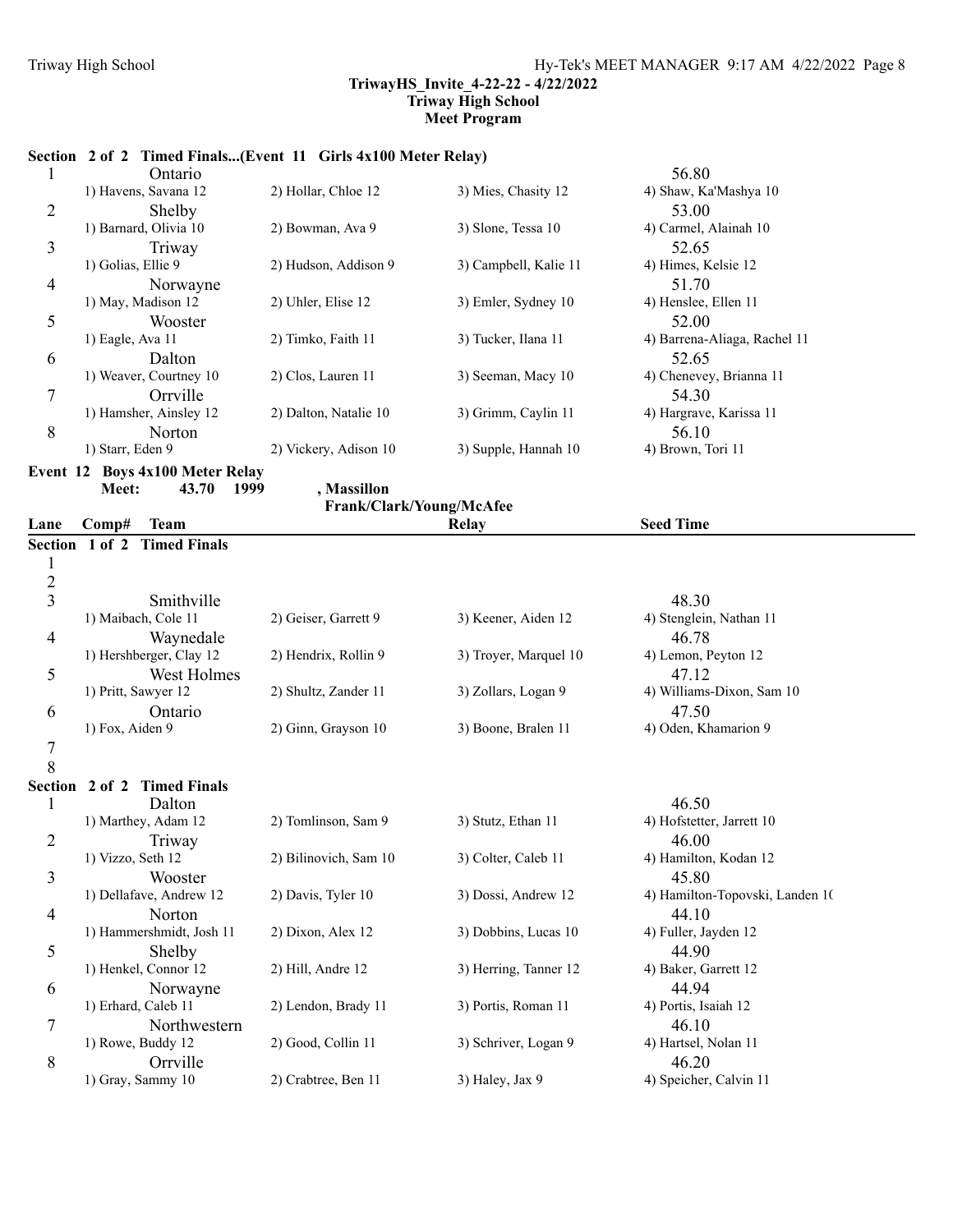**Event 13 Girls 400 Meter Dash Meet: 58.70 Sierra Wright, Loudonville 2013 Lane Comp# Name Year School Seed Time Section 1 of 3 Timed Finals** 1 Hummel, Kendra 12 Northwestern 1:24.00<br>2 Easterling. Ella 10 Norton 1:13.20 Easterling, Ella 1:13.20 3 Jackson, Aly 12 Dalton 1:11.00 4 Gaffey, Ava 9 Triway 1:10.00 5 Nussbaum, Kylie 12 Waynedale 1:10.50 6 Oswald, Victoria 10 Dalton 1:11.00<br>
7 Giaugue Jozlynn 9 West Holmes 1:14.73 7 Giauque, Jozlynn 9 West Holmes 1:14.73 8 Patterson, Taelor 10 West Holmes 1:22.81 **Section 2 of 3 Timed Finals** 1 Gray, Maddie 11 Northwestern 1:10.00 2 Anderson, Lauren 12 Wooster 1:09.01 3 Emerling, Cam 12 Norton 1:09.00<br>4 Young Dageanna 10 Ontario 1:07.50 4 Young, Dageanna 10 Ontario 1:07.50 5 Shane, Sydney 12 Smithville 1:08.50 6 Case, Emily 12 Triway 1:09.00 7 Race, Caitlyn 12 Orrville 1:09.20 8 Grimm, Caylin 11 Orrville 1:10.00 **Section 3 of 3 Timed Finals** 1 Cundiff, Channon 10 Shelby 1:05.81<br>2 Wilkins. Mary 11 Shelby 1:05.05 Wilkins, Mary 1:05.05 3 Lengacher, Maddy 10 Smithville 1:04.10 4 Hess, Lacy 11 Norwayne 1:01.50 5 Older, Sydney 10 Wooster 1:03.20 6 Potter, Ally 11 Ontario 1:04.00 7 Watson, Kara 11 Norwayne 1:05.30 8 Cruz, Nayeli 9 Waynedale 1:05.40 **Event 14 Boys 400 Meter Dash** Meet: 48.90 2004 Andrew Wechter, Shelby **Lane Comp# Name Year School Seed Time Section 1 of 3 Timed Finals** 1 Miller, Macin 9 West Holmes 1:00.01 2 Young, Nathan 9 West Holmes 58.84<br>3 Luangraj, Haiden 12 Orrville 58.70 3 Luangraj, Haiden 12 Orrville 58.70<br>4 Gazboda, Camron 9 Wavnedale 57.58 4 Gazboda, Camron 9 Waynedale 57.58<br>5 Hamilton, Kodan 12 Triway 58.00 5 Hamilton, Kodan 12 Triway 58.00 6 Baker, Luke 9 Shelby 58.42 7 Flenoury, Tyler 10 Ontario 59.50 8 Durstine, Trei 9 Smithville 59.70 **Section 2 of 3 Timed Finals** 1 Saari, Andy 12 Triway 57.50 2 Elett, Boyd 12 Dalton 57.00 3 O'Brien, Jacob 12 Smithville 56.60 4 Graham, Nic 12 Norwayne 56.00<br>5 Lemon, Peyton 12 Waynedale 56.12 5 Lemon, Peyton 12 Waynedale 56.12<br>6 Booth, Mason 12 Norwayne 56.34 6 Booth, Mason 12 Norwayne 56.34 7 Brown, Zak 11 Norton 57.00 8 Stiegelmeyer, Nevada 10 Northwestern 57.20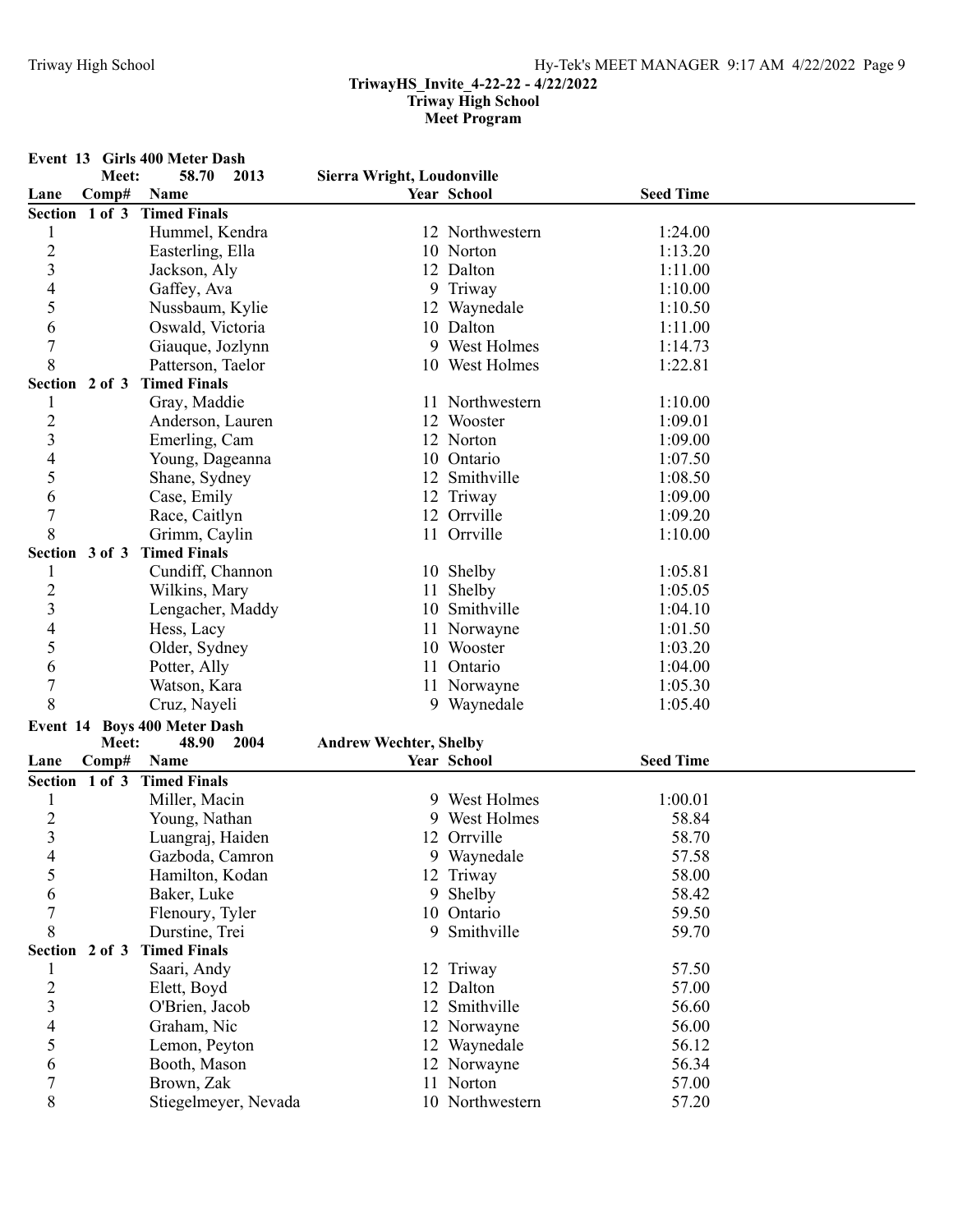Section 3 of 3 Timed Finals...(Event

# **TriwayHS\_Invite\_4-22-22 - 4/22/2022**

**Triway High School**

|                                                         | <b>Meet Program</b> |       |  |
|---------------------------------------------------------|---------------------|-------|--|
| ttion 3 of 3 Timed Finals(Event 14 Boys 400 Meter Dash) |                     |       |  |
| Buchholz, Owen                                          | 9 Wooster           | 55.90 |  |
| Miller, Bodpegn                                         | 9 Ontario           | 55.00 |  |
| $M_{\rm tot}$ $I_{\rm out}$                             | $12 \text{ D}$      | 5500  |  |

|                  |                | Miller, Bodpegn                         |                                    | 9 Ontario       | 55.00            |  |
|------------------|----------------|-----------------------------------------|------------------------------------|-----------------|------------------|--|
| $\frac{2}{3}$    |                | Muth, Jordan                            |                                    | 12 Dalton       | 55.00            |  |
| 4                |                | Swinehart, Alex                         |                                    | 12 Norton       | 52.90            |  |
| 5                |                | Arthur, Weston                          |                                    | 12 Northwestern | 53.13            |  |
| 6                |                | Roberts, Brazure                        |                                    | 12 Shelby       | 53.50            |  |
| $\boldsymbol{7}$ |                | Plumley, Tim                            |                                    | 11 Orrville     | 55.30            |  |
| 8                |                | Walker, Tristin                         |                                    | 9 Wooster       | 55.90            |  |
|                  |                | <b>Event 15 Girls 300 Meter Hurdles</b> |                                    |                 |                  |  |
|                  | Meet:          | 45.30<br>2006                           | <b>Ashley Kaltwasser, Coventry</b> |                 |                  |  |
| Lane             | Comp#          | Name                                    |                                    | Year School     | <b>Seed Time</b> |  |
|                  |                | Section 1 of 3 Timed Finals             |                                    |                 |                  |  |
| $\mathbf{1}$     |                |                                         |                                    |                 |                  |  |
| $\overline{c}$   |                | Roth, Arabella                          |                                    | 9 Waynedale     | 1:09.21          |  |
| 3                |                | Webb, Catarina                          |                                    | 9 Waynedale     | 1:07.19          |  |
| $\overline{4}$   |                |                                         |                                    | 9 Ontario       | 59.00            |  |
|                  |                | Mies, Emma                              |                                    |                 |                  |  |
| 5                |                | Green, Abby                             |                                    | 10 Norton       | 1:01.20          |  |
| 6                |                | Oloughlin, Ava                          |                                    | 11 Northwestern | 1:06.70          |  |
| $\overline{7}$   |                |                                         |                                    |                 |                  |  |
| 8                |                |                                         |                                    |                 |                  |  |
|                  |                | Section 2 of 3 Timed Finals             |                                    |                 |                  |  |
| 1                |                | Easterling, Ella                        |                                    | 10 Norton       | 57.30            |  |
| $\overline{c}$   |                | Stutz, Maclain                          |                                    | 9 Dalton        | 56.70            |  |
| 3                |                | Thorn, Adeline                          |                                    | 10 Smithville   | 56.50            |  |
| 4                |                | Stumbo, Gabrielle                       |                                    | 10 Shelby       | 54.93            |  |
| 5                |                | Hollar, Chloe                           |                                    | 12 Ontario      | 55.00            |  |
| 6                |                | Maxwell, Brookelyn                      |                                    | 10 Norwayne     | 55.30            |  |
| $\overline{7}$   |                | Race, Catrina                           |                                    | 10 Orrville     | 56.70            |  |
| 8                |                | Lunsford, Ella                          |                                    | 11 Dalton       | 57.00            |  |
|                  | Section 3 of 3 | <b>Timed Finals</b>                     |                                    |                 |                  |  |
| 1                |                | Hargrave, Karissa                       |                                    | 11 Orrville     | 54.10            |  |
| $\overline{c}$   |                | Hartsel, Ella                           |                                    | 9 Northwestern  | 52.40            |  |
| $\overline{3}$   |                | Timko, Faith                            |                                    | 11 Wooster      | 52.00            |  |
| $\overline{4}$   |                | Uhler, Elise                            |                                    | 12 Norwayne     | 48.78            |  |
| 5                |                | Carmel, Alainah                         |                                    | 10 Shelby       | 51.90            |  |
| 6                |                | Miller, Cierra                          |                                    | 11 West Holmes  | 51.99            |  |
| $\overline{7}$   |                | Crilow, Alivia                          |                                    | 12 Triway       | 53.00            |  |
| 8                |                | Fox, Olivia                             |                                    | 12 Wooster      | 53.30            |  |
|                  |                |                                         |                                    |                 |                  |  |
|                  |                | Event 16 Boys 300 Meter Hurdles         |                                    |                 |                  |  |
|                  | Meet:<br>Comp# | 37.70<br>2004<br>Name                   | <b>Austin Wechter, Shelby</b>      | Year School     | <b>Seed Time</b> |  |
| Lane             |                |                                         |                                    |                 |                  |  |
|                  |                | Section 1 of 3 Timed Finals             |                                    |                 |                  |  |
| 1                |                |                                         |                                    |                 | 52.00            |  |
| $\overline{c}$   |                | Martin, Gavin                           |                                    | 9 Smithville    |                  |  |
| 3                |                | Miller, Oliver                          |                                    | 9 Wooster       | 50.30            |  |
| 4                |                | Fletcher, Brady                         |                                    | 9 Ontario       | 49.20            |  |
| 5                |                | Hutson, Ely                             |                                    | 9 Dalton        | 50.00            |  |
| 6                |                | Roll, A.J.                              |                                    | 10 Shelby       | 50.12            |  |
| 7                |                |                                         |                                    |                 |                  |  |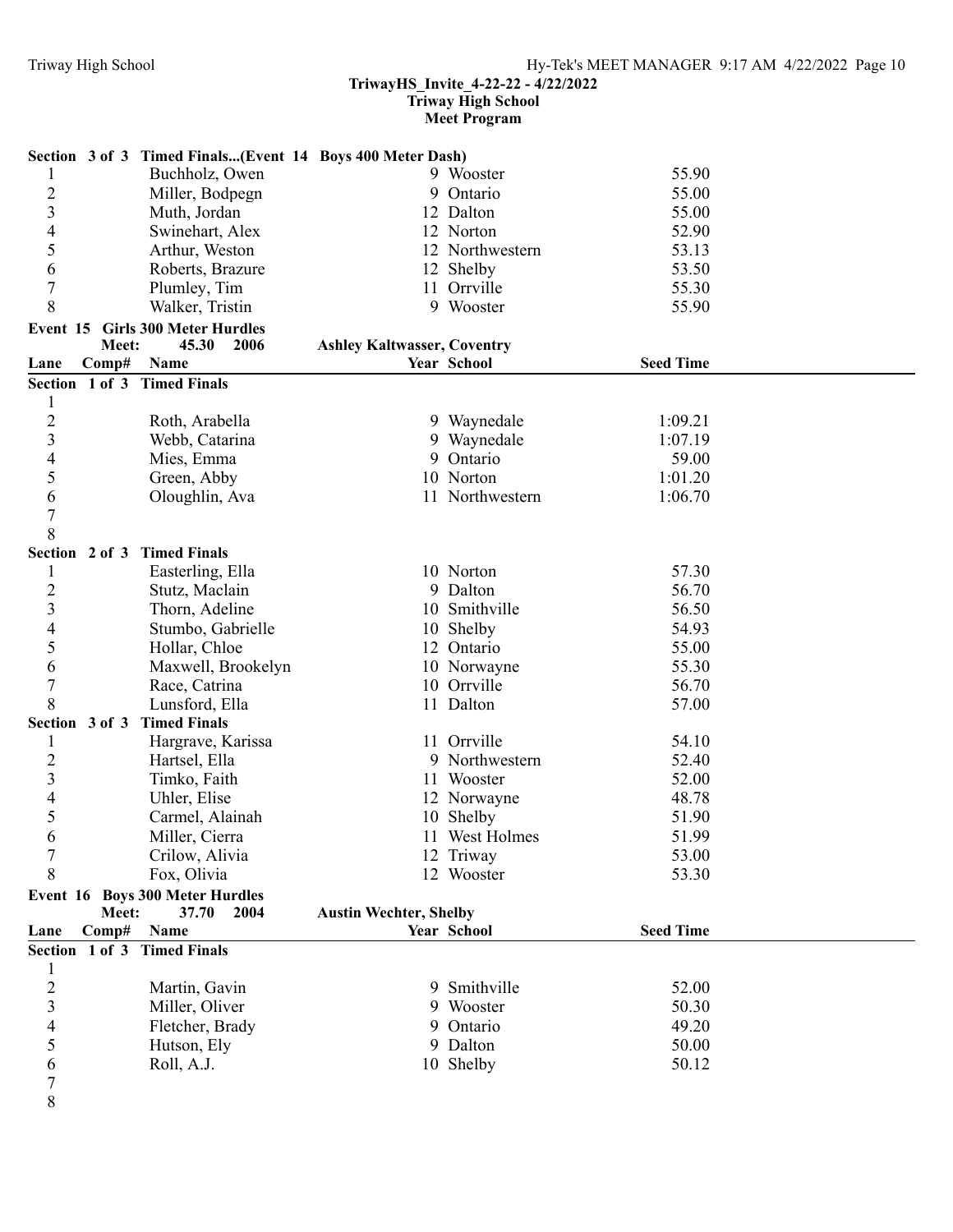#### **TriwayHS\_Invite\_4-22-22 - 4/22/2022**

**Triway High School**

# **Meet Program**

|                          |                | Section 2 of 3 Timed Finals(Event 16 Boys 300 Meter Hurdles) |                             |                          |                    |  |
|--------------------------|----------------|--------------------------------------------------------------|-----------------------------|--------------------------|--------------------|--|
| 1                        |                | Sundberg, Jake                                               |                             | 12 Waynedale             | 48.50              |  |
| $\overline{c}$           |                | Roe, Trent                                                   |                             | 9 Orrville               | 47.40              |  |
| 3                        |                | Schnering, Ryan                                              |                             | 10 Norton                | 47.20              |  |
| $\overline{4}$           |                | Morrow, Peyton                                               | 11                          | Triway                   | 46.20              |  |
| 5                        |                | Cornwell, Quinn                                              |                             | 10 West Holmes           | 46.60              |  |
| 6                        |                | Hershey, Jake                                                |                             | 10 Smithville            | 46.80              |  |
| 7                        |                | Beckler, Luke                                                |                             | 10 Triway                | 48.00              |  |
| 8                        |                | Fox, Aiden                                                   |                             | 9 Ontario                | 48.20              |  |
|                          | Section 3 of 3 | <b>Timed Finals</b>                                          |                             |                          |                    |  |
| 1                        |                | Hall, Miles                                                  |                             | 10 Shelby                | 45.64              |  |
| $\overline{\mathbf{c}}$  |                | Berger, Derek                                                |                             | 12 Norwayne              | 45.14              |  |
| 3                        |                | Norr, Jaydan                                                 |                             | 12 Wooster               | 45.00              |  |
| $\overline{\mathcal{L}}$ |                | Speicher, Calvin                                             |                             | 11 Orrville              | 43.20              |  |
| 5                        |                | Reber, Jeremy                                                |                             | 10 Waynedale             | 43.50              |  |
| 6                        |                | Carter, Elijah                                               |                             | 11 Norton                | 44.50              |  |
| $\overline{7}$           |                | Soehnlen, Adam                                               |                             | 10 Dalton                | 45.28              |  |
| 8                        |                | Preattle, Connor                                             |                             | 9 Norwayne               | 45.37              |  |
| Event 17                 |                | <b>Girls 800 Meter Run</b>                                   |                             |                          |                    |  |
|                          | Meet:          | 2009<br>2:14.90                                              | Hannah Neczypor, N Royalton |                          |                    |  |
| Lane                     | Comp#          | Name                                                         |                             | Year School              | <b>Seed Time</b>   |  |
|                          |                | Section 1 of 1 Timed Finals                                  |                             |                          |                    |  |
| $8-1A$                   |                | Yoder, Alyce                                                 |                             | 12 Waynedale             | 2:38.00            |  |
|                          |                |                                                              |                             |                          |                    |  |
| $16-1B$                  |                | Butler, Scarlett                                             |                             | 9 Norwayne               | 2:52.00            |  |
| $24-1C$                  |                | Stoller, Ava                                                 | 11                          | Northwestern             | 3:21.00            |  |
| $5-2A$                   |                | Dix, Marion                                                  |                             | 12 Wooster               | 2:33.30            |  |
| $13-2B$                  |                | Wigal, Ella                                                  | 9                           | Triway                   | 2:49.00            |  |
| $21-2C$                  |                | McCoy, McKensie                                              | 9                           | Northwestern             | 3:03.00            |  |
| $4-3A$                   |                | Schultz, Hadley                                              | 11                          | Ontario                  | 2:33.00            |  |
| $12-3B$                  |                | Reber, Sydney                                                | 11                          | Waynedale                | 2:44.00            |  |
| $20-3C$                  |                | Nussbaum, Kendel                                             |                             | 9 Dalton                 | 3:00.00            |  |
| $1-4A$                   |                | Wingate, Jaylee                                              |                             | 11 Norwayne              | 2:16.50            |  |
| $9-4B$                   |                | Soehnlen, Molly                                              |                             | 12 Dalton                | 2:39.00            |  |
| $17-4C$                  |                | Necko, Jenna                                                 | 9                           | Smithville               | 2:55.00            |  |
| $2-5A$                   |                | Vogt, Abby                                                   |                             | 12 Shelby                | 2:32.33            |  |
| $10-5B$                  |                | Smith, Noelle                                                |                             | 9 West Holmes            | 2:41.94            |  |
| $18-5C$                  |                | Self, Cassidy                                                |                             | 9 Triway                 | 2:55.00            |  |
| $3-6A$                   |                | Dunlap, Mattie                                               |                             | 10 Wooster               | 2:32.90            |  |
| $11-6B$                  |                | Hoffman, Reyna                                               |                             | 12 Shelby                | 2:42.20            |  |
| $19-6C$                  |                | Williams, Hailey                                             |                             | 10 Norton                | 2:59.00            |  |
| $6-7A$                   |                | Amstutz, Cadence                                             |                             | 10 Smithville            | 2:36.00            |  |
| $14-7B$                  |                | Batchlet, Emily                                              |                             | 11 Orrville              | 2:51.20            |  |
| 22-7C                    |                | Sampsel, Olivia                                              |                             | 11 West Holmes           | 3:04.70            |  |
| $7-8A$                   |                | Humphrey, Sophie                                             |                             | 12 Ontario               | 2:36.00            |  |
| $15-8B$<br>23-8C         |                | Bennet, Claire<br>Stoller, Kimberly                          |                             | 10 Norton<br>09 Orrville | 2:51.40<br>3:15.50 |  |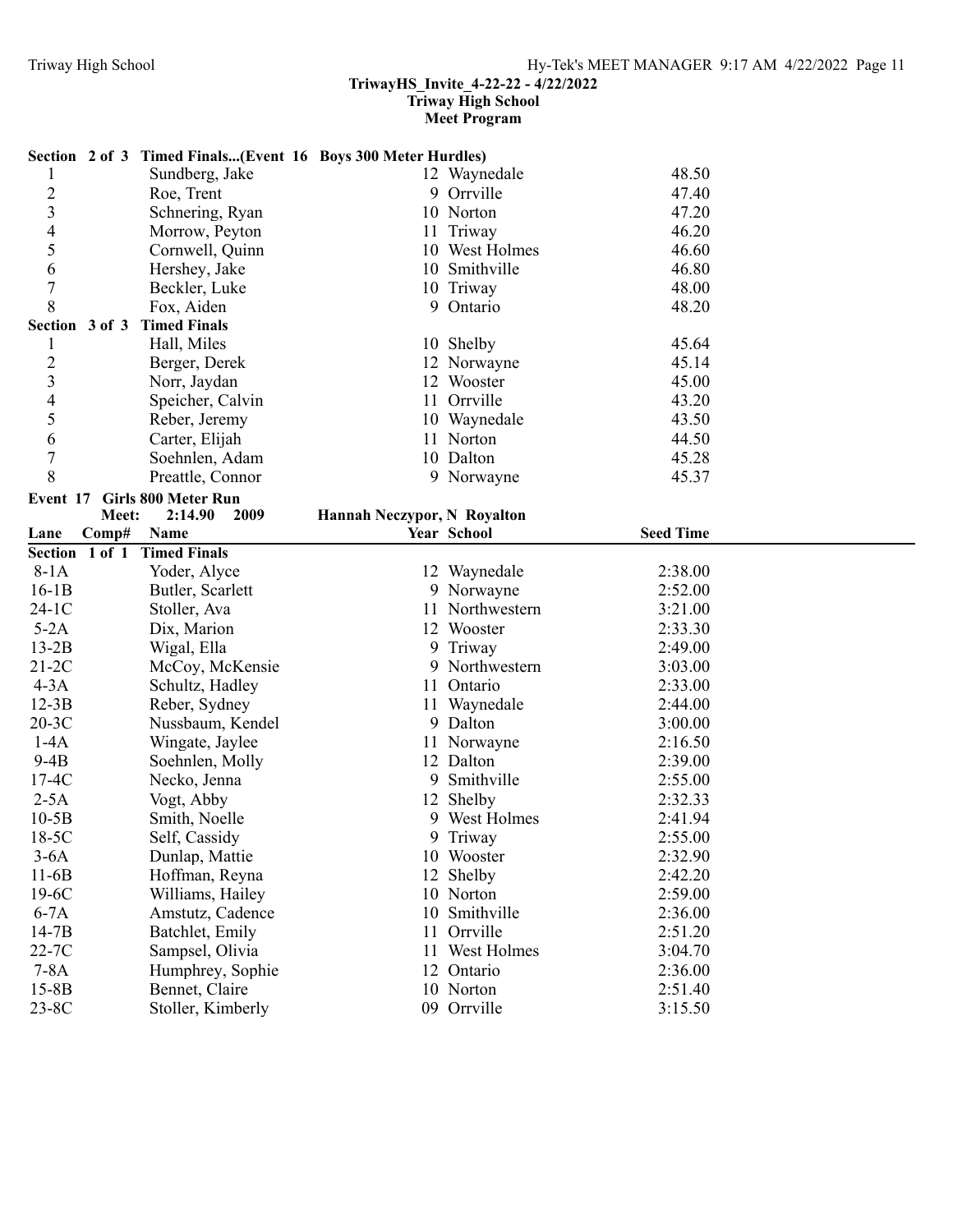**Event 18 Boys 800 Meter Run Meet: 1:57.67 Lucas Clark, Smithville 2018 Lane Comp# Name Year School Seed Time Section 1 of 1 Timed Finals** 8-1A Schmeltzer, Caiden 9 Waynedale 2:13.00 16-1B Oberlin, Luke 10 Smithville 2:20.00 24-1C Widdows, John 10 Northwestern NT 5-2A Thompson, Gabriel 11 Wooster 2:09.00 13-2B Dawson, Rylee 12 Northwestern 2:18.00 21-2C La Londe, Ben 10 Norton 2:27.00<br>
4-3A Hootman Luke 11 Wooster 2:08.00 4-3A Hootman, Luke 11 Wooster 2:08.00 12-3B Morrison, Dean 9 Ontario 2:17.00 20-3C Hess, Trevor 12 Norwayne 2:26.00 1-4A Moore, Marshall 10 Shelby 2:06.00<br>
9-4B Comito, Daniel 9 Orrville 2:15.00 9-4B Comito, Daniel 9 Orrville 2:15.00 17-4C Bias, Grason 10 Ontario 2:22.00 2-5A Dininger, Luke 11 Shelby 2:06.00 10-5B Miller, Seth 11 Triway 2:15.00 18-5C Hammershmidt, Josh 11 Norton 2:24.00<br>
3-6A Muth. Jordan 12 Dalton 2:08.00 3-6A Muth, Jordan 12 Dalton 2:08.00 11-6B Speicher, Cayden 11 Triway 2:16.00 19-6C Numer, Ethan 9 Smithville 2:24.00 6-7A Cruz, Bryan 11 Orrville 2:09.00 14-7B Reich, Conner 10 Waynedale 2:19.50 22-7C Woodall, Trenten 9 Norwayne 2:27.00 7-8A Oswald, Lucas 12 Dalton 2:09.00 15-8B Lemon, Braydyn 10 West Holmes 2:19.96 23-8C Uptain, Hunter 9 West Holmes 2:36.68 **Event 19 Girls 200 Meter Dash Meet: 25.70 Devonne Howard, Orrville 2007 Meet:** 25.70 2011 **Crystal Barber, Rittman Lane Comp# Name Year School Seed Time Section 1 of 3 Timed Finals** 1 Moore, Mylah 9 Waynedale 31.70<br>
2 Bright, Piper 11 Waynedale 30.81 2 Bright, Piper 11 Waynedale 30.81 3 2immerly, Haylee 09 Orrville 30.80<br>4 Haas. Claire 9 Smithville 29.10 4 Haas, Claire 9 Smithville 29.10 5 Havens, Savana 12 Ontario 29.50 6 Fosdick, Mercedes 9 Smithville 30.30 7 Rickly, Brylie 9 West Holmes 31.22 8 Dalton, Natalie 10 Orrville 31.50 **Section 2 of 3 Timed Finals** 1 Emler, Sydney 10 Norwayne 29.00<br>2 Dininger, Veronica 9 Northwestern 28.80 2 Dininger, Veronica 9 Northwestern 28.80 3 Slone, Tessa 10 Shelby 28.78 4 Campbell, Kalie 11 Triway 28.00<br>5 Himes, Kelsie 12 Triway 28.20 5 Himes, Kelsie 12 Triway 28.20<br>6 Jones, Kira 12 Norton 28.60 6 Jones, Kira 12 Norton 28.60 7 Ramsey, Serena 9 Shelby 28.94 8 Barrena-Aliaga, Rachel 11 Wooster 29.00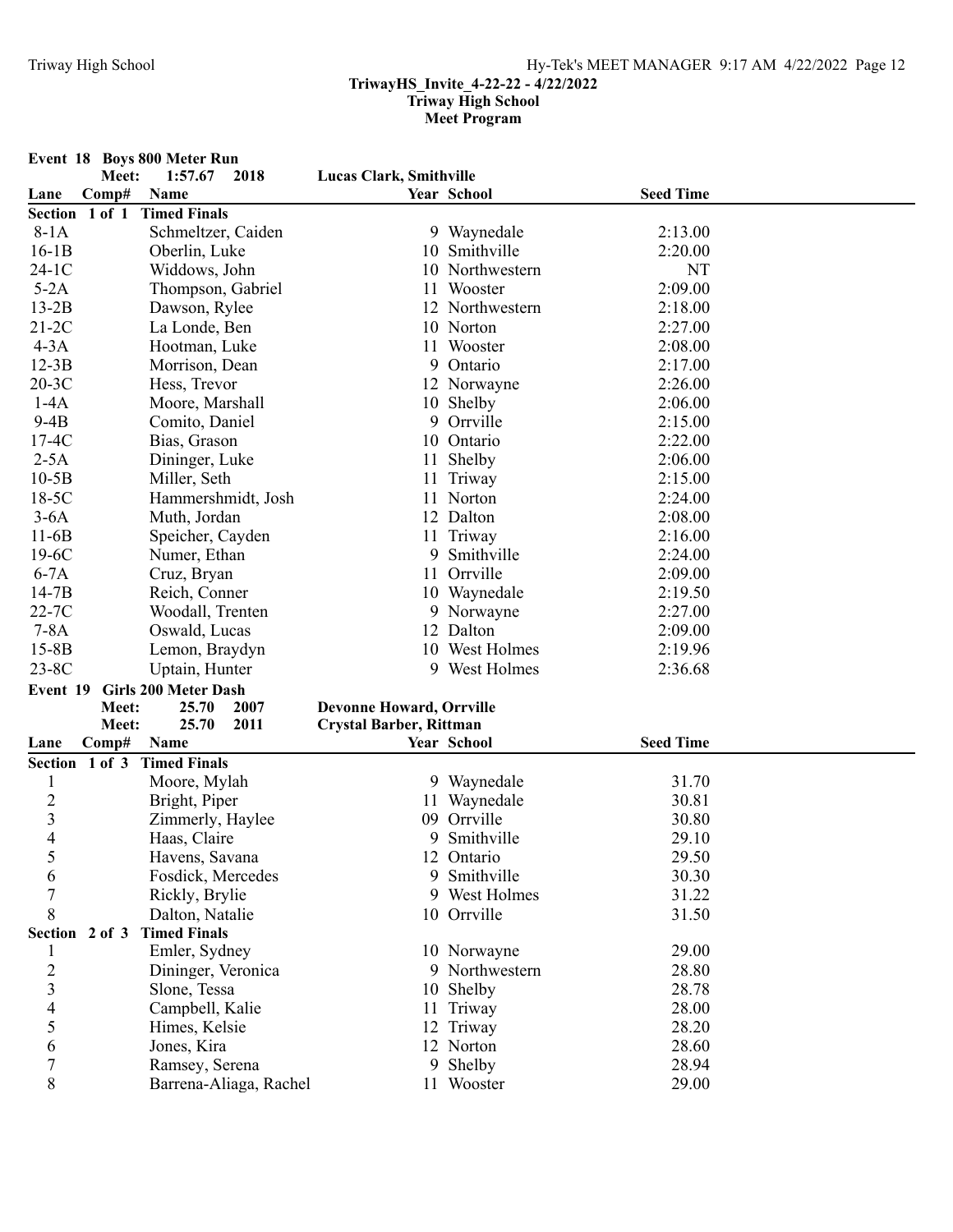#### **TriwayHS\_Invite\_4-22-22 - 4/22/2022 Triway High School**

# **Meet Program**

|                |       | Section 3 of 3 Timed Finals(Event 19 Girls 200 Meter Dash) |                              |                 |                  |
|----------------|-------|------------------------------------------------------------|------------------------------|-----------------|------------------|
|                |       | Potter, Ally                                               |                              | 11 Ontario      | 27.90            |
| $\overline{c}$ |       | Thompson, Mariah                                           |                              | 11 Northwestern | 27.34            |
| $\overline{3}$ |       | Giauque, Jasmine                                           |                              | 11 West Holmes  | 27.22            |
| 4              |       | Hess, Lacy                                                 |                              | 11 Norwayne     | 26.73            |
| 5              |       | Chenevey, Brianna                                          |                              | 11 Dalton       | 27.10            |
| 6              |       | Clos, Lauren                                               |                              | 11 Dalton       | 27.20            |
| $\overline{7}$ |       | Brown, Tori                                                |                              | 11 Norton       | 27.50            |
| 8              |       | Older, Sydney                                              |                              | 10 Wooster      | 27.90            |
|                |       | Event 20 Boys 200 Meter Dash                               |                              |                 |                  |
|                | Meet: | 21.70<br>2009                                              | <b>Cody Miller, Norwayne</b> |                 |                  |
| Lane           | Comp# | Name                                                       |                              | Year School     | <b>Seed Time</b> |
|                |       | Section 1 of 3 Timed Finals                                |                              |                 |                  |
| 1              |       | Williams-Dixon, Elijah                                     |                              | 9 West Holmes   | 35.63            |
| $\overline{c}$ |       | Young, Nathan                                              |                              | 9 West Holmes   | 25.90            |
| $\overline{3}$ |       | Schriver, Logan                                            |                              | 9 Northwestern  | 25.90            |
| $\overline{4}$ |       | Franklin, Julian                                           |                              | 9 Wooster       | 25.10            |
| 5              |       | Barnhill, Braden                                           |                              | 9 Ontario       | 25.80            |
| 6              |       | Oden, Khamarion                                            |                              | 9 Ontario       | 25.80            |
| $\overline{7}$ |       | Gazboda, Caden                                             |                              | 10 Waynedale    | 25.93            |
| 8              |       | Keener, Aiden                                              |                              | 12 Smithville   | 26.80            |
|                |       | Section 2 of 3 Timed Finals                                |                              |                 |                  |
| $\mathbf{1}$   |       | Luangraj, Haiden                                           |                              | 12 Orrville     | 24.90            |
| $\sqrt{2}$     |       | Torrence, Cooper                                           |                              | 11 Smithville   | 24.50            |
| $\overline{3}$ |       | Vizzo, Seth                                                |                              | 12 Triway       | 24.50            |
| $\overline{4}$ |       | Hershberger, Clay                                          |                              | 12 Waynedale    | 24.20            |
| 5              |       | Dellafave, Andrew                                          |                              | 12 Wooster      | 24.40            |
| 6              |       | Pearson, Colin                                             |                              | 10 Dalton       | 24.50            |
| $\overline{7}$ |       | Hamilton, Kodan                                            |                              | 12 Triway       | 24.60            |
| 8              |       | Crabtree, Ben                                              |                              | 11 Orrville     | 24.70            |
|                |       | Section 3 of 3 Timed Finals                                |                              |                 |                  |
| 1              |       | Marthey, Adam                                              |                              | 12 Dalton       | 24.00            |
| $\overline{2}$ |       | Good, Collin                                               |                              | 11 Northwestern | 23.80            |
| $\overline{3}$ |       | Henkel, Connor                                             |                              | 12 Shelby       | 23.45            |
| $\overline{4}$ |       | Fuller, Jayden                                             |                              | 12 Norton       | 22.60            |
| 5              |       | Dobbins, Lucas                                             |                              | 10 Norton       | 23.30            |
| 6              |       | Lendon, Brady                                              |                              | 11 Norwayne     | 23.44            |
| $\overline{7}$ |       | Heydinger, Grayson                                         |                              | 11 Shelby       | 23.90            |
| 8              |       | Portis, Roman                                              |                              | 11 Norwayne     | 23.94            |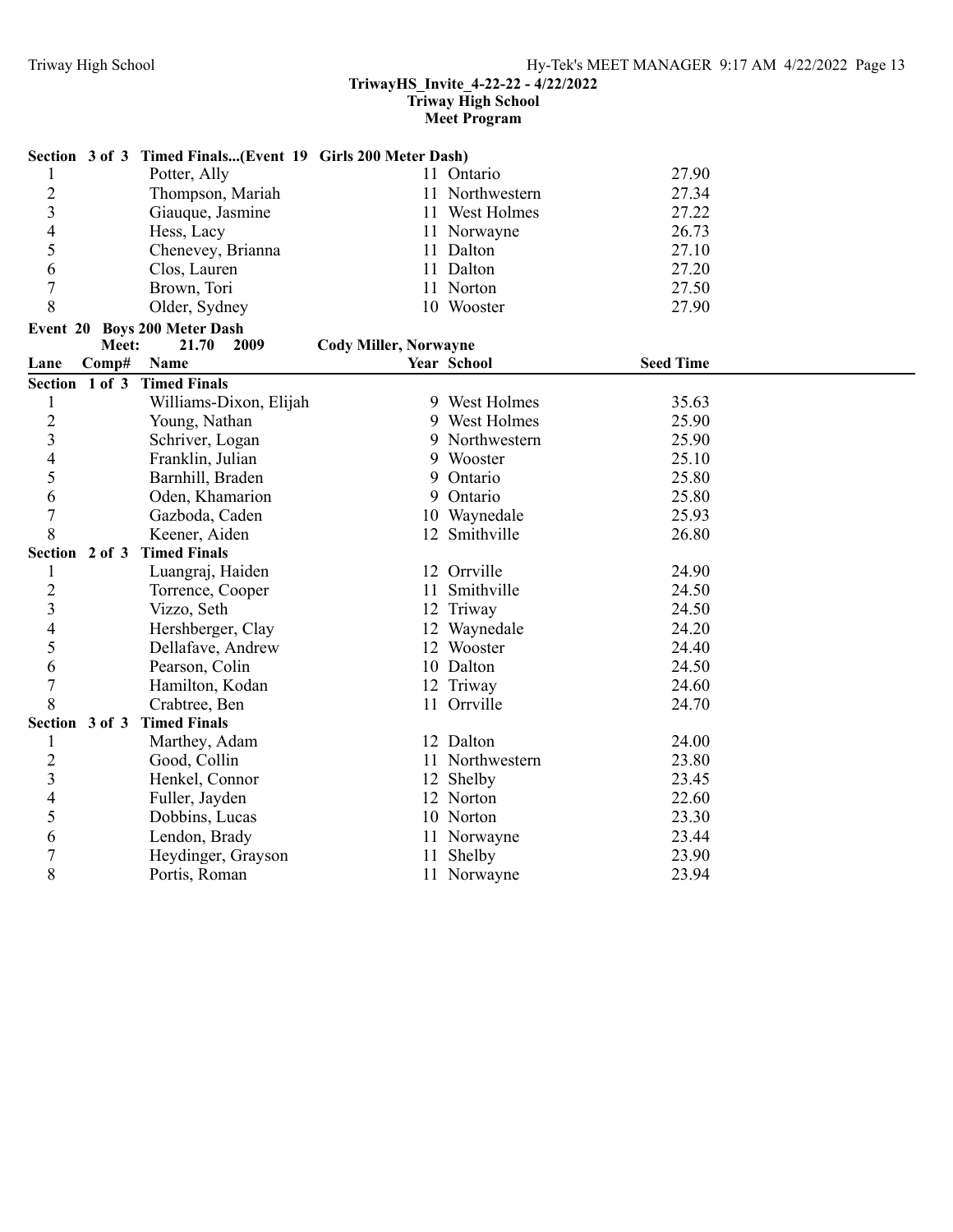| Event 21 | <b>Girls 3200 Meter Run</b>           |                             |                 |                  |  |
|----------|---------------------------------------|-----------------------------|-----------------|------------------|--|
|          | 11:16.00<br>Meet:<br>2011             | Hannah Neczypor, N Royalton |                 |                  |  |
| Lane     | Comp#<br>Name                         |                             | Year School     | <b>Seed Time</b> |  |
|          | <b>Timed Finals</b><br>Section 1 of 1 |                             |                 |                  |  |
| $8-1A$   | Myers, Brenna                         |                             | 11 West Holmes  | 13:06.05         |  |
| $16-1B$  | Bail, Cadence                         |                             | 10 Norton       | 14:11.00         |  |
| $24-1C$  |                                       |                             |                 |                  |  |
| $5-2A$   | Starner, Lexy                         |                             | 9 West Holmes   | 12:36.00         |  |
| $13-2B$  | Thut, Hailey                          |                             | 9 Smithville    | 13:53.00         |  |
| $21-2C$  |                                       |                             |                 |                  |  |
| $4-3A$   | Sundberg, Clara                       |                             | 10 Waynedale    | 12:30.00         |  |
| $12-3B$  | Caskey, Lacey                         |                             | 12 Orrville     | 13:43.60         |  |
| $20-3C$  |                                       |                             |                 |                  |  |
| $1-4A$   | Maurer, Ellie                         |                             | 12 Ontario      | 11:35.00         |  |
| $9-4B$   | Schwall, Kailyn                       |                             | 10 Shelby       | 13:27.00         |  |
| $17-4C$  | Speck, Summer                         |                             | 9 Norton        | 14:50.00         |  |
| $2-5A$   | Gonzales, Kayla                       |                             | 11 Shelby       | 11:49.77         |  |
| $10-5B$  | Moore, Allison                        |                             | 11 Waynedale    | 13:40.00         |  |
| $18-5C$  | Daugherty, Aleah                      |                             | 09 Orrville     | 15:07.50         |  |
| $3-6A$   | Stanley, Annabel                      |                             | 11 Norwayne     | 12:06.00         |  |
| $11-6B$  | Morgan, Beverly                       |                             | 12 Wooster      | 13:41.60         |  |
| $19-6C$  | Flores, Harper                        |                             | 11 Northwestern | 16:29.90         |  |
| $6-7A$   | Cornelius, Rachel                     |                             | 12 Wooster      | 12:39.00         |  |
| $14-7B$  | Wigal, Ella                           |                             | 9 Triway        | 14:00.00         |  |
| $22-7C$  |                                       |                             |                 |                  |  |
| $7-8A$   | Nolt, Emberlynn                       |                             | 10 Dalton       | 12:45.00         |  |
| $15-8B$  | Olszewski, Taylor                     |                             | 10 Norwayne     | 14:00.00         |  |
| $23-8C$  |                                       |                             |                 |                  |  |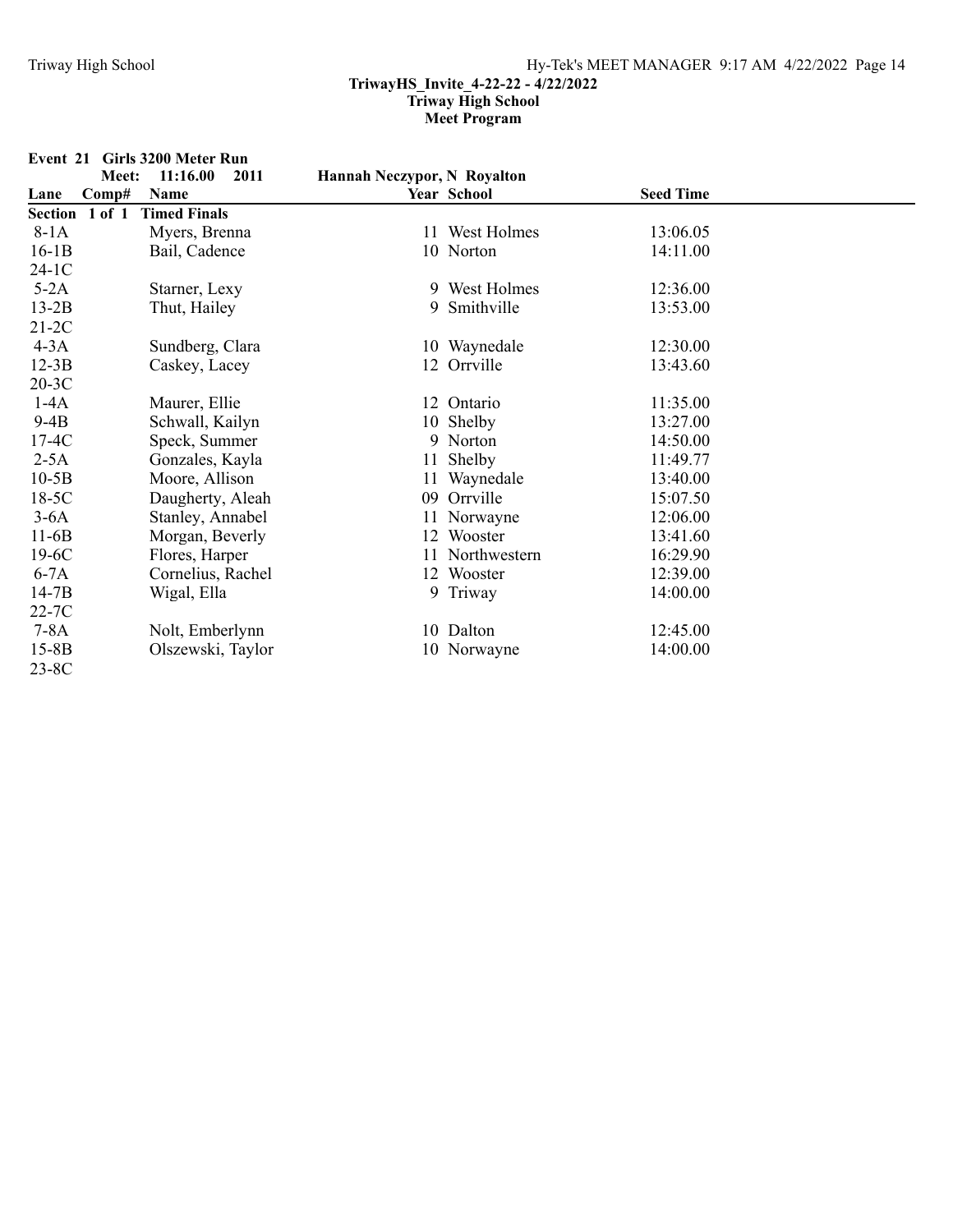|                |                    | Event 22 Boys 3200 Meter Run |                                 |                        |                         |  |
|----------------|--------------------|------------------------------|---------------------------------|------------------------|-------------------------|--|
|                | Meet:              | 9:18.98<br>2018              | <b>Noah Perrin, Woodridge</b>   |                        |                         |  |
| Lane           | Comp#              | Name                         |                                 | Year School            | <b>Seed Time</b>        |  |
| Section 1 of 1 |                    | <b>Timed Finals</b>          |                                 |                        |                         |  |
| $8-1A$         |                    | Speicher, Cayden             |                                 | 11 Triway              | 11:30.00                |  |
| $16-1B$        |                    | Styer, Josiah                |                                 | 9 Triway               | 12:55.00                |  |
| $24-1C$        |                    |                              |                                 |                        |                         |  |
| $5-2A$         |                    | Rittgers, Joshua             |                                 | 11 Orrville            | 10:35.23                |  |
| $13-2B$        |                    | Carr, Cameron                |                                 | 10 Smithville          | 11:50.00                |  |
| $21-2C$        |                    | Kerby, Dakota                |                                 | 12 Dalton              | NT                      |  |
| $4-3A$         |                    | Galbraith, Zeke              |                                 | 11 West Holmes         | 10:09.88                |  |
| $12-3B$        |                    | Gravatt, Cole                |                                 | 12 Orrville            | 11:45.00                |  |
| $20-3C$        |                    | Stahlman, Seagar             |                                 | 10 Waynedale           | 13:30.35                |  |
| $1-4A$         |                    | Finnegan, Huck               |                                 | 11 Shelby              | 9:54.00                 |  |
| $9-4B$         |                    | Wingate, Tripp               |                                 | 9 Norwayne             | 11:30.00                |  |
| $17-4C$        |                    | Decker, Scott                |                                 | 10 Waynedale           | 13:00.00                |  |
| $2-5A$         |                    | Dunlap, Ashton               |                                 | 12 Wooster             | 9:57.00                 |  |
| $10-5B$        |                    | Miller, Jacob                |                                 | 10 West Holmes         | 11:32.61                |  |
| $18-5C$        |                    | Goff, Will                   |                                 | 9 Norton               | 13:15.00                |  |
| $3-6A$         |                    | Hendrickson, Mason           |                                 | 12 Shelby              | 9:58.00                 |  |
| $11-6B$        |                    | Amstutz, Elijah              |                                 | 10 Smithville          | 11:45.00                |  |
| $19-6C$        |                    | Hornyak, James               |                                 | 11 Norton              | 13:27.00                |  |
| $6-7A$         |                    | Stansifer, Jackson           |                                 | 10 Wooster             | 10:52.00                |  |
| $14-7B$        |                    | Khatri, Achal                |                                 | 11 Triway              | 11:50.00                |  |
| $22-7C$        |                    | Hutson, Ely                  |                                 | 9 Dalton               | NT                      |  |
| $7-8A$         |                    | Metsger, Parker              |                                 | 9 Norwayne             | 11:12.00                |  |
| $15-8B$        |                    | Yoder, Jacob                 |                                 | 10 Triway              | 12:15.00                |  |
| $23-8C$        |                    |                              |                                 |                        |                         |  |
| Event 23       |                    | Girls 4x400 Meter Relay      |                                 |                        |                         |  |
|                | Meet:              | 4:03.70<br><b>2000</b>       | , N Royalton                    |                        |                         |  |
|                |                    |                              | Traegner/Fascione/Fascione/Bobb |                        |                         |  |
| Lane           | Comp#              | <b>Team</b>                  |                                 | <b>Relay</b>           | <b>Seed Time</b>        |  |
|                |                    | Section 1 of 2 Timed Finals  |                                 |                        |                         |  |
| 1              |                    |                              |                                 |                        |                         |  |
| $\overline{c}$ |                    |                              |                                 |                        |                         |  |
| 3              |                    | Northwestern                 |                                 |                        | 5:02.90                 |  |
|                |                    | 1) Hummel, Kendra 12         | 2) Kearney, Kelli 10            | 3) McCoy, McKensie 9   | 4) Dininger, Veronica 9 |  |
| 4              |                    | West Holmes                  |                                 |                        | 4:47.35                 |  |
|                | 1) Smith, Noelle 9 |                              | 2) Chaney, Arora 9              | 3) Rickly, Brylie 9    | 4) Giauque, Jasmine 11  |  |
| 5              |                    | Triway                       |                                 |                        | 4:48.72                 |  |
|                | 1) Golias, Ava 9   |                              |                                 | 3) Case, Emily 12      | 4) Self, Cassidy 9      |  |
| 6              |                    | Norton                       |                                 |                        | 4:57.00                 |  |
|                |                    | 1) Supple, Hannah 10         | 2) Jones, Kira 12               | 3) Williams, Hailey 10 | 4) Emerling, Cam 12     |  |
| 7              |                    |                              |                                 |                        |                         |  |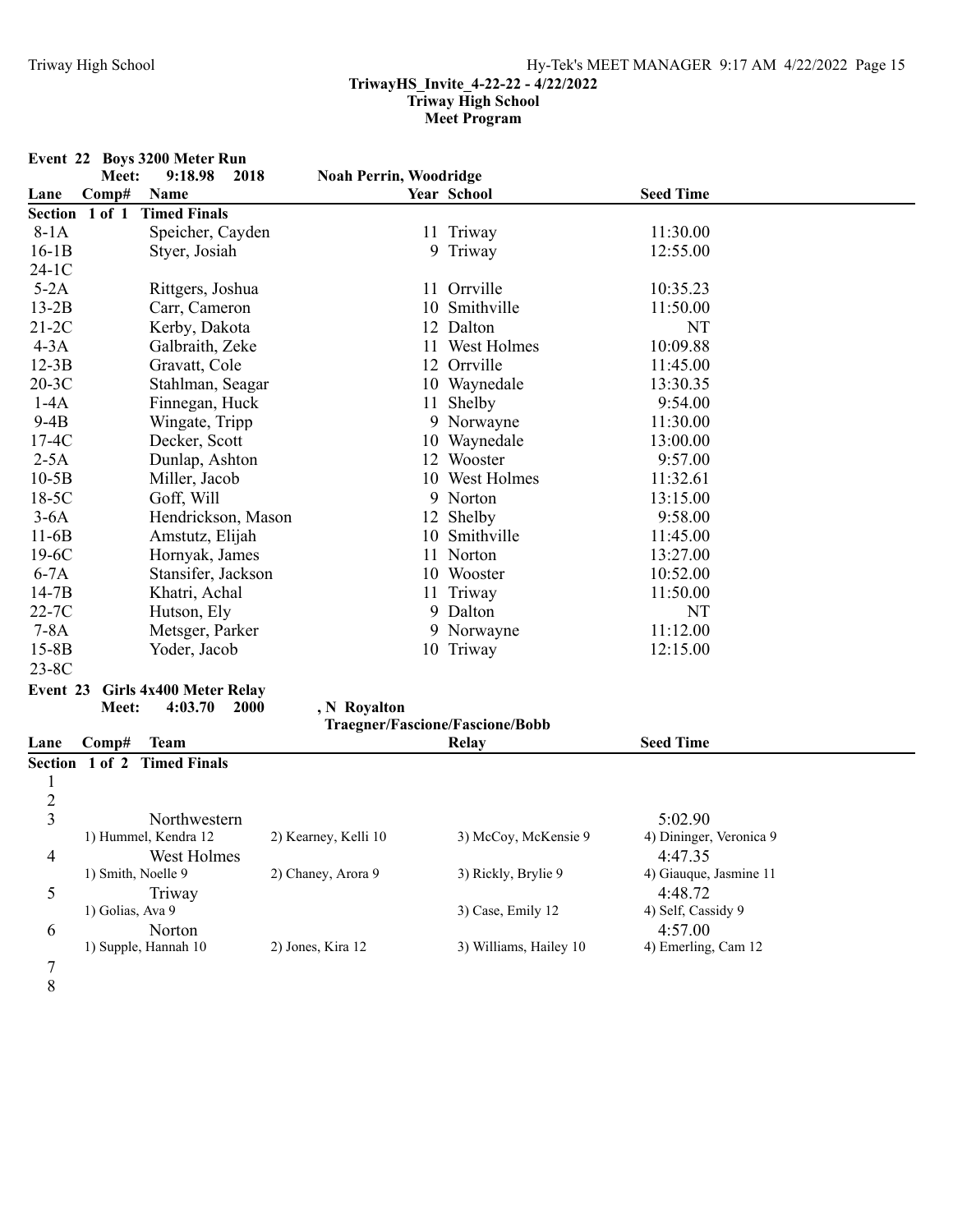# **Section 2 of 2 Timed Finals...(Event 23 Girls 4x400 Meter Relay)**

|   | Orrville                                                                                                                                                                                                                                                                                         |                          |                        | 4:38.61                 |
|---|--------------------------------------------------------------------------------------------------------------------------------------------------------------------------------------------------------------------------------------------------------------------------------------------------|--------------------------|------------------------|-------------------------|
|   | 1) Race, Caitlyn 12                                                                                                                                                                                                                                                                              | 2) Race, Catrina 10      | 3) Grimm, Caylin 11    | 4) Hargrave, Karissa 11 |
| 2 | Smithville                                                                                                                                                                                                                                                                                       |                          |                        | 4:30.00                 |
|   | 1) Lengacher, Maddy 10                                                                                                                                                                                                                                                                           | 2) Hartzler, Abby 11     | 3) Amstutz, Cadence 10 | 4) Haas, Claire 9       |
| 3 | Ontario                                                                                                                                                                                                                                                                                          |                          |                        | 4:27.00                 |
|   | 1) Bischak, Arialyn 9                                                                                                                                                                                                                                                                            | 2) Schultz, Hadley 11    | 3) Humphrey, Sophie 12 | 4) Potter, Ally 11      |
| 4 | Norwayne                                                                                                                                                                                                                                                                                         |                          |                        | 4:16.20                 |
|   | 1) Henslee, Ellen 11                                                                                                                                                                                                                                                                             | 2) Hostetler, Briauna 12 | 3) Uhler, Elise 12     | 4) Wingate, Jaylee 11   |
| 5 | Wooster                                                                                                                                                                                                                                                                                          |                          |                        | 4:23.00                 |
|   | 1) Older, Sydney 10                                                                                                                                                                                                                                                                              | 2) Miller, Audrey 11     | 3) Fox, Olivia 12      | 4) Dix, Marion 12       |
| 6 | Shelby                                                                                                                                                                                                                                                                                           |                          |                        | 4:23.00                 |
|   | 1) Wilkins, Mary 11                                                                                                                                                                                                                                                                              | 2) Bowman, Ava 9         | 3) Cundiff, Channon 10 | 4) Hoffman, Reyna 12    |
| 7 | Dalton                                                                                                                                                                                                                                                                                           |                          |                        | 4:32.00                 |
|   | 1) Clos, Lauren 11                                                                                                                                                                                                                                                                               | 2) Soehnlen, Molly 12    | 3) Weaver, Courtney 10 | 4) Chenevey, Brianna 11 |
| 8 | Waynedale                                                                                                                                                                                                                                                                                        |                          |                        | 4:35.00                 |
|   | 1) Cruz, Nayeli 9                                                                                                                                                                                                                                                                                | 2) Yoder, Alyce 12       | 3) Gray, Kylee 12      | 4) Morris, Skye 10      |
|   | $\mathbf{A}$ and $\mathbf{B}$ and $\mathbf{A}$ and $\mathbf{B}$ and $\mathbf{B}$ and $\mathbf{B}$ and $\mathbf{B}$ and $\mathbf{B}$ and $\mathbf{B}$ and $\mathbf{B}$ and $\mathbf{B}$ and $\mathbf{B}$ and $\mathbf{B}$ and $\mathbf{B}$ and $\mathbf{B}$ and $\mathbf{B}$ and $\mathbf{B}$ and |                          |                        |                         |

**Event 24 Boys 4x400 Meter Relay** Meet: 3:23.50 2004 , Shelby

|                |                                       |                            | Au Wechter/Vogel/Lash/An Wechter |                         |  |
|----------------|---------------------------------------|----------------------------|----------------------------------|-------------------------|--|
| Lane           | <b>Team</b><br>Comp#                  |                            | Relay                            | <b>Seed Time</b>        |  |
|                | <b>Timed Finals</b><br>Section 1 of 2 |                            |                                  |                         |  |
| 1              |                                       |                            |                                  |                         |  |
| $\frac{2}{3}$  |                                       |                            |                                  |                         |  |
|                | Northwestern                          |                            |                                  | 3:58.65                 |  |
|                | 1) Dawson, Rylee 12                   | 2) Stiegelmeyer, Nevada 10 | 3) Spencer, Ben 9                | 4) Good, Ashton 9       |  |
| 4              | Waynedale                             |                            |                                  | 3:51.40                 |  |
|                | 1) Lemon, Peyton 12                   | 2) Gazboda, Camron 9       | 3) Reich, Conner 10              | 4) Varner, Johnathan 12 |  |
| 5              | Triway                                |                            |                                  | 3:53.00                 |  |
|                | 1) Morrow, Peyton 11                  | 2) Colter, Caleb 11        | 3) Miller, Seth 11               | 4) Saari, Andy 12       |  |
| 6              | West Holmes                           |                            |                                  | 3:56.03                 |  |
|                | 1) Pritt, Sawyer 12                   | 2) Chaney, Reid 9          | 3) Maltarich, Kyle 10            | 4) Galbraith, Zeke 11   |  |
| $\overline{7}$ |                                       |                            |                                  |                         |  |
| 8              |                                       |                            |                                  |                         |  |
| Section        | 2 of 2 Timed Finals                   |                            |                                  |                         |  |
|                | Smithville                            |                            |                                  | 3:51.00                 |  |
|                | 1) Maibach, Cole 11                   | 2) Torrence, Cooper 11     | 3) Geiser, Garrett 9             | 4) O'Brien, Jacob 12    |  |
| $\overline{2}$ | Wooster                               |                            |                                  | 3:44.00                 |  |
|                | 1) Walker, Tristin 9                  | 2) Davis, Tyler 10         | 3) Hootman, Luke 11              | 4) Buchholz, Owen 9     |  |
| 3              | Norwayne                              |                            |                                  | 3:43.72                 |  |
|                | 1) Berger, Derek 12                   | 2) Rupp, Justin 11         | 3) Maibach, Jack 10              | 4) Booth, Mason 12      |  |
| 4              | Norton                                |                            |                                  | 3:33.00                 |  |
|                | 1) Osborne, Evan 11                   | 2) Nutter, Jacob 12        | 3) Swinehart, Alex 12            | 4) Fuller, Jayden 12    |  |
| 5              | Shelby                                |                            |                                  | 3:37.00                 |  |
|                | 1) Harvey, Graeme 12                  | 2) Roberts, Brazure 12     | 3) Vogt, Caleb 12                | 4) Finnegan, Ian 11     |  |
| 6              | Ontario                               |                            |                                  | 3:42.00                 |  |
|                | 1) Chang, Ken 12                      | 2) Miller, Bodpegn 9       | 3) Ginn, Grayson 10              | 4) Meisse, Miles 11     |  |
| 7              | Dalton                                |                            |                                  | 3:46.00                 |  |
|                | 1) Hevia, Kanoa 10                    | 2) Oswald, Lucas 12        | 3) Farnsworth, Ethan 11          | 4) Muth, Jordan 12      |  |
| 8              | Orrville                              |                            |                                  | 3:48.00                 |  |
|                | 1) Plumley, Tim 11                    | 2) Comito, Daniel 9        | 3) Dayton, Ethan 10              | 4) Cruz, Bryan 11       |  |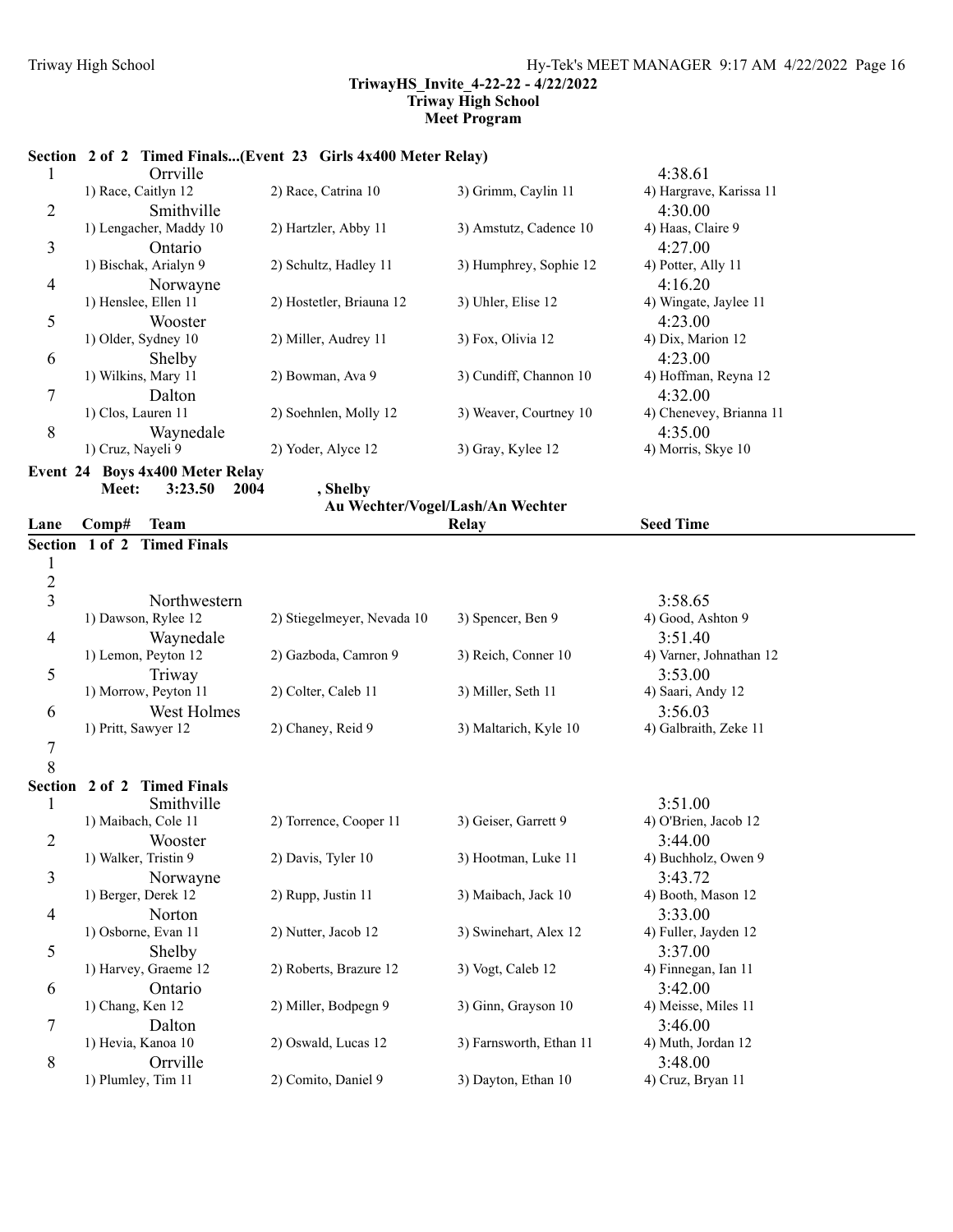**Event 25 Girls Discus Throw**<br>**Meet:** 139-11

| 1999 | <b>Bickett, Revere</b> |
|------|------------------------|
|------|------------------------|

| Pos            | Comp#                | Name             |    | Year School     | <b>Seed Mark</b> |  |
|----------------|----------------------|------------------|----|-----------------|------------------|--|
|                | Flight 1 of 1 Finals |                  |    |                 |                  |  |
|                |                      | Moore, Ava       |    | 9 Norton        | $47 - 00$        |  |
| $\overline{c}$ |                      | Ediger, Lilli    |    | 9 Dalton        | 59-04            |  |
| 3              |                      | Bachtel, Sydney  |    | 9 Shelby        | 63-07            |  |
| 4              |                      | Williams, Aryn   |    | 11 Ontario      | 65-00            |  |
| 5              |                      | Shemenski, Ellie |    | 11 Orrville     | 73-08            |  |
| 6              |                      | Young, Laprina   |    | 11 Ontario      | 75-00            |  |
| 7              |                      | Sayre, Emma      | 9  | Smithville      | $75-03$          |  |
| 8              |                      | Heeter, Sara     |    | 12 Smithville   | $77-03$          |  |
| 9              |                      | Justice, Seleena |    | 11 Triway       | 80-05            |  |
| 10             |                      | Civay, Trinity   |    | 12 Shelby       | 83-03            |  |
| 11             |                      | Ayers, Hailey    |    | 10 Orrville     | 85-00            |  |
| 12             |                      | Greer, Grace     | 12 | Dalton          | 85-06            |  |
| 13             |                      | Garrod, Faith    |    | 11 Waynedale    | 90-02            |  |
| 14             |                      | Jones, Abbigail  |    | 11 Wooster      | 94-00            |  |
| 15             |                      | Shultz, Zaylie   |    | 10 West Holmes  | 95-00            |  |
| 16             |                      | Brown, Faith     |    | 11 Waynedale    | 99-01            |  |
| 17             |                      | Sparks, Grace    |    | 12 Norwayne     | 100-02           |  |
| 18             |                      | Hughes, Amy      |    | 12 West Holmes  | 104-07           |  |
| 19             |                      | Thompson, Emily  |    | 9 Northwestern  | 106-07           |  |
| 20             |                      | Kline, Maddie    |    | 12 Triway       | 108-00           |  |
| 21             |                      | Morlock, Allison |    | 11 Norwayne     | 109-10.50        |  |
| 22             |                      | Amlotte, Chase   |    | 12 Northwestern | 110-03           |  |
| 23             |                      | Huffman, Brenna  | 11 | Wooster         | 112-02           |  |
| 24             |                      | Hallett, Morgan  |    | 10 Norton       | $143 - 10$       |  |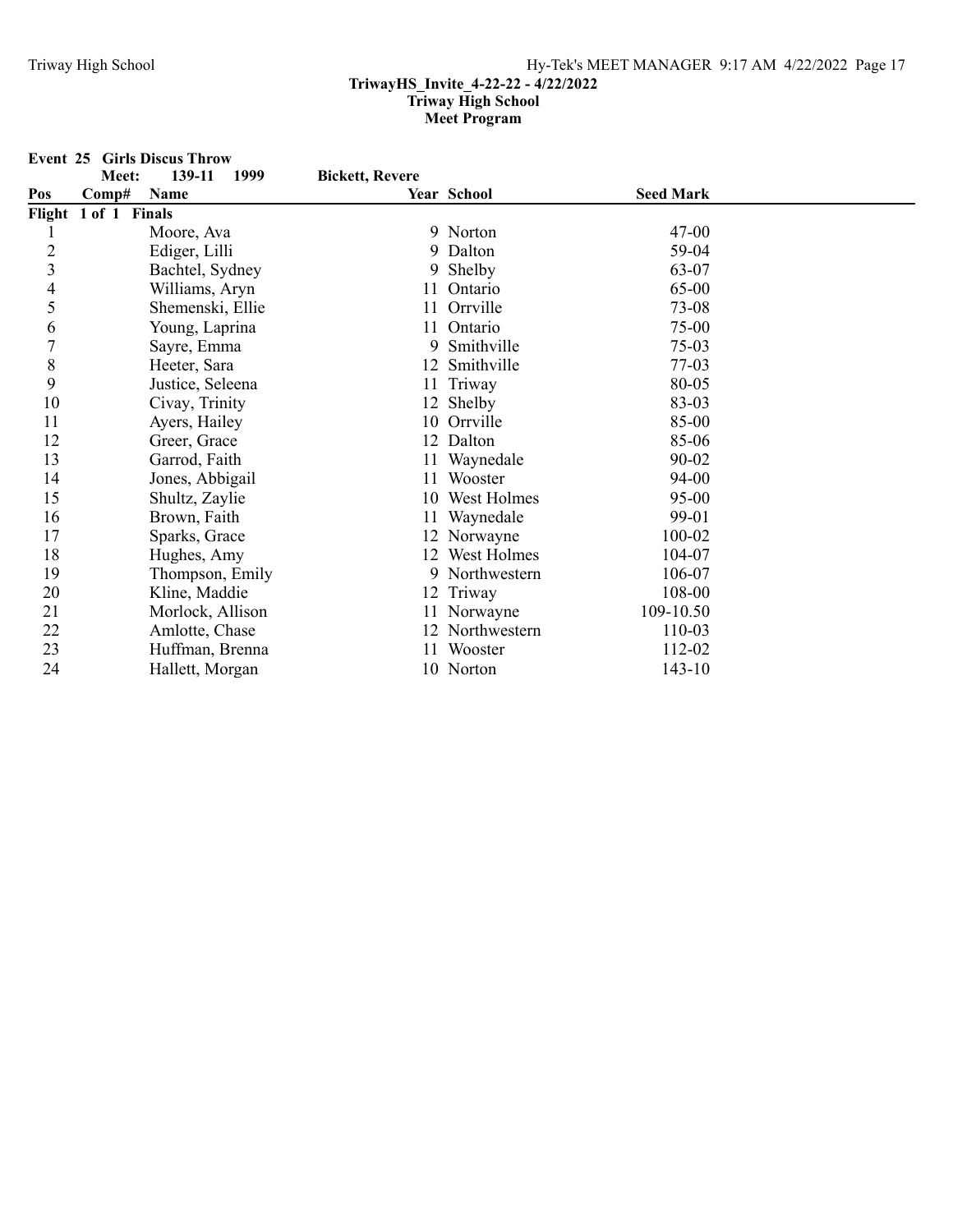|                         | Meet:                | <b>Event 26 Boys Discus Throw</b><br>161-09 | 2002                     | <b>Matt Hess, Triway</b> |                 |                  |  |
|-------------------------|----------------------|---------------------------------------------|--------------------------|--------------------------|-----------------|------------------|--|
|                         | Meet:                | 161-09                                      | 2010                     | <b>EJ Fry, Shelby</b>    |                 |                  |  |
| Pos                     | Comp#                | Name                                        |                          |                          | Year School     | <b>Seed Mark</b> |  |
|                         | Flight 1 of 1 Finals |                                             |                          |                          |                 |                  |  |
|                         |                      | Rietschin, Wyatt                            |                          | 9                        | Ontario         | 76-00            |  |
| $\overline{c}$          |                      | Rathburn, Alex                              |                          |                          | 12 Ontario      | 80-00            |  |
| $\overline{\mathbf{3}}$ |                      | Cline, Hayden                               |                          |                          | 10 Northwestern | 84-02.25         |  |
| 4                       |                      | Griffin, Shamus                             |                          |                          | 11 Norton       | 93-09            |  |
| 5                       |                      | Walker, Jaymin                              |                          | 11                       | Wooster         | 100-00           |  |
| 6                       |                      | Adair, Billy                                |                          |                          | 11 Norton       | 100-00.25        |  |
| $\overline{7}$          |                      | Rice, Layne                                 |                          |                          | 10 Orrville     | 105-03           |  |
| 8                       |                      | Gayheart, Brian                             |                          |                          | 12 Triway       | 109-00           |  |
| 9                       |                      | Herman, Cade                                |                          |                          | 9 Waynedale     | 114-08           |  |
| 10                      |                      | Smith, Hayden                               |                          |                          | 12 Triway       | 115-00           |  |
| 11                      |                      | Hershey, Luke                               |                          | 11                       | Smithville      | 116-07           |  |
| 12                      |                      | Herman, Brant                               |                          | 11                       | Waynedale       | 120-00           |  |
| 13                      |                      | Jones, Collin                               |                          |                          | 10 Dalton       | 121-01           |  |
| 14                      |                      | Horst, Landen                               |                          | 11                       | Northwestern    | 122-00           |  |
| 15                      |                      | Miller, Grant                               |                          |                          | 10 West Holmes  | 127-04           |  |
| 16                      |                      |                                             | Howman-Williams, Michael | 11                       | Wooster         | 131-00           |  |
| 17                      |                      | Morlock, Dillon                             |                          |                          | 10 Norwayne     | 131-09           |  |
| 18                      |                      | Beichler, Talon                             |                          | 9                        | Orrville        | 132-06           |  |
| 19                      |                      | Pena, Ferron                                |                          |                          | 9 Shelby        | 133-08           |  |
| 20                      |                      | Wilkins, Xander                             |                          |                          | 12 Shelby       | 135-04           |  |
| 21                      |                      | Lehman, Quentin                             |                          | 11                       | Dalton          | 137-00           |  |
| 22                      |                      | Zimmerly, Brock                             |                          |                          | West Holmes     | $141 - 10$       |  |
| 23                      |                      | Lengacher, Brock                            |                          |                          | 12 Smithville   | 160-06           |  |
| 24                      |                      | Morlock, Colby                              |                          |                          | 12 Norwayne     | 168-07           |  |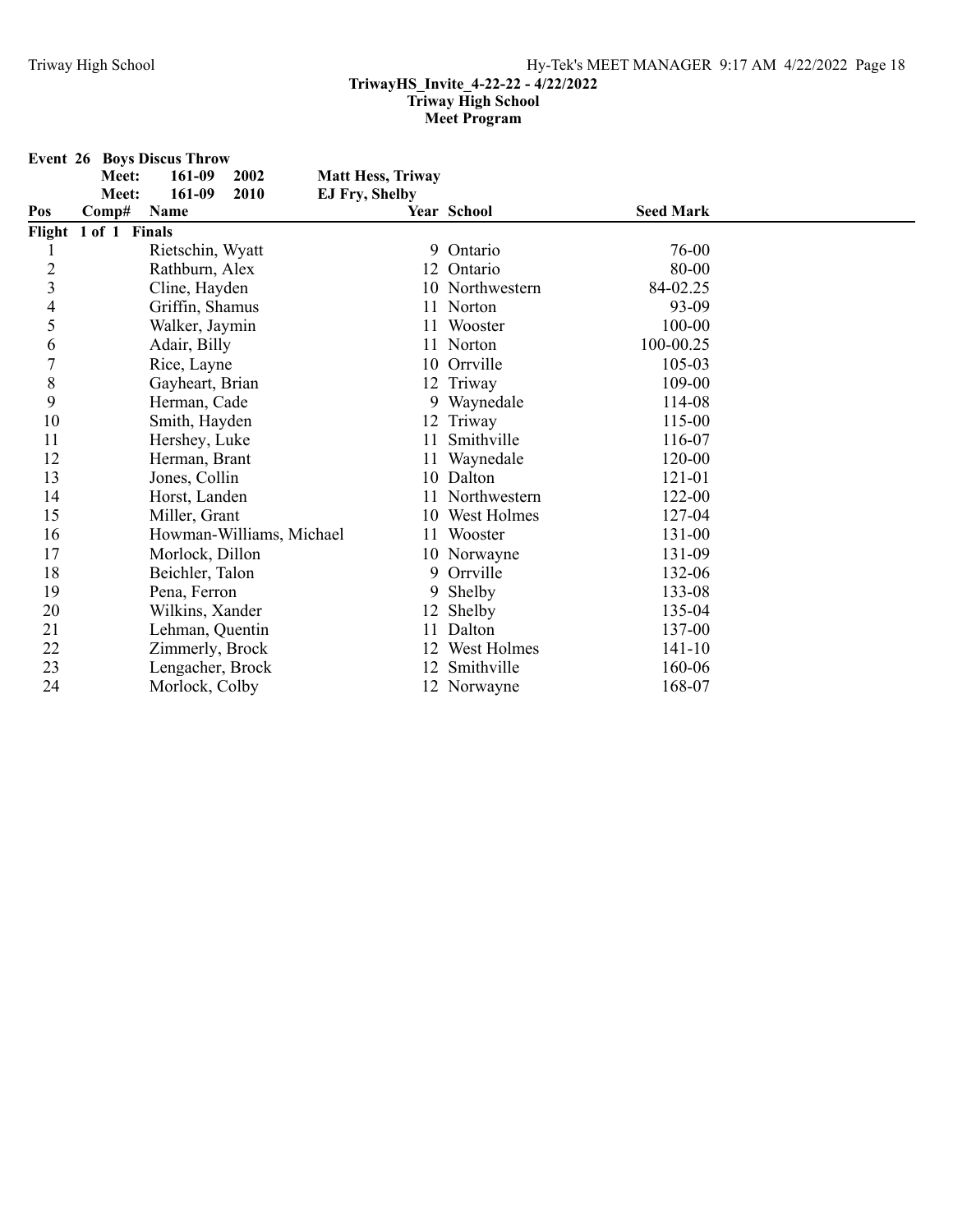**Event 27 Girls High Jump** Meet: 5-10 2008 Tina Dimitrijevs, N Royalton **Pos Comp# Name Year School Seed Mark Flight 1 of 1 Finals** 1 Douglas, Sydney 12 Smithville 4-00.00<br>
2 Gaffey, Ava 9 Triway 4-00.00 2 Gaffey, Ava 9 Triway 9 Arrives 4-00.00 3 Hollar, Chloe 12 Ontario 4-02.00 4 Simmavanh, Mya 09 Orrville 4-02.00<br>5 Fagart, Natalie 11 Wooster 4-04.00 5 Fagart, Natalie 11 Wooster 4-04.00<br>
6 Maibach, Andrea 12 Norwayne 4-06.00 6 Maibach, Andrea 12 Norwayne 4-06.00<br>
7 Albrecht, Chloe 09 Orrville 4-08.00 7 Albrecht, Chloe 09 Orrville 4-08.00<br>
8 Niese, Alyssa 9 Shelby 4-08.00 8 Niese, Alyssa 9 Shelby 4-08.00 9 Petit, Lauren 9 Norton 4-08.00<br>
10 Morris. Skve 10 Wavnedale 4-08.00 10 Morris, Skye 10 Waynedale 4-08.00<br>
11 Watson, Kara 11 Norwayne 4-08.00 11 Norwayne 4-08.00 12 Ramsey, Serena 9 Shelby 4-08.00 13 Easterling, Ella 10 Norton 4-10.00 14 Cisar, Vivi 11 Dalton 4-10.00 15 Hartsel, Ella 9 Northwestern 4-10.00 16 Stoller, Jule 9 Northwestern 5-00.00 17 Alexander, Daphne 11 West Holmes 5-00.00 18 Francis, Avaia 9 Ontario 5-00.00<br>19 Timko, Faith 11 Wooster 5-01.25 Timko, Faith 11 Wooster 5-01.25 20 Himes, Kelsie 12 Triway 5-02.00 21 Duff, Laney 11 West Holmes 5-02.00<br>
22 Hartzler Abby 11 Smithville 5-02.00 22 Hartzler, Abby 11 Smithville 5-02.00 23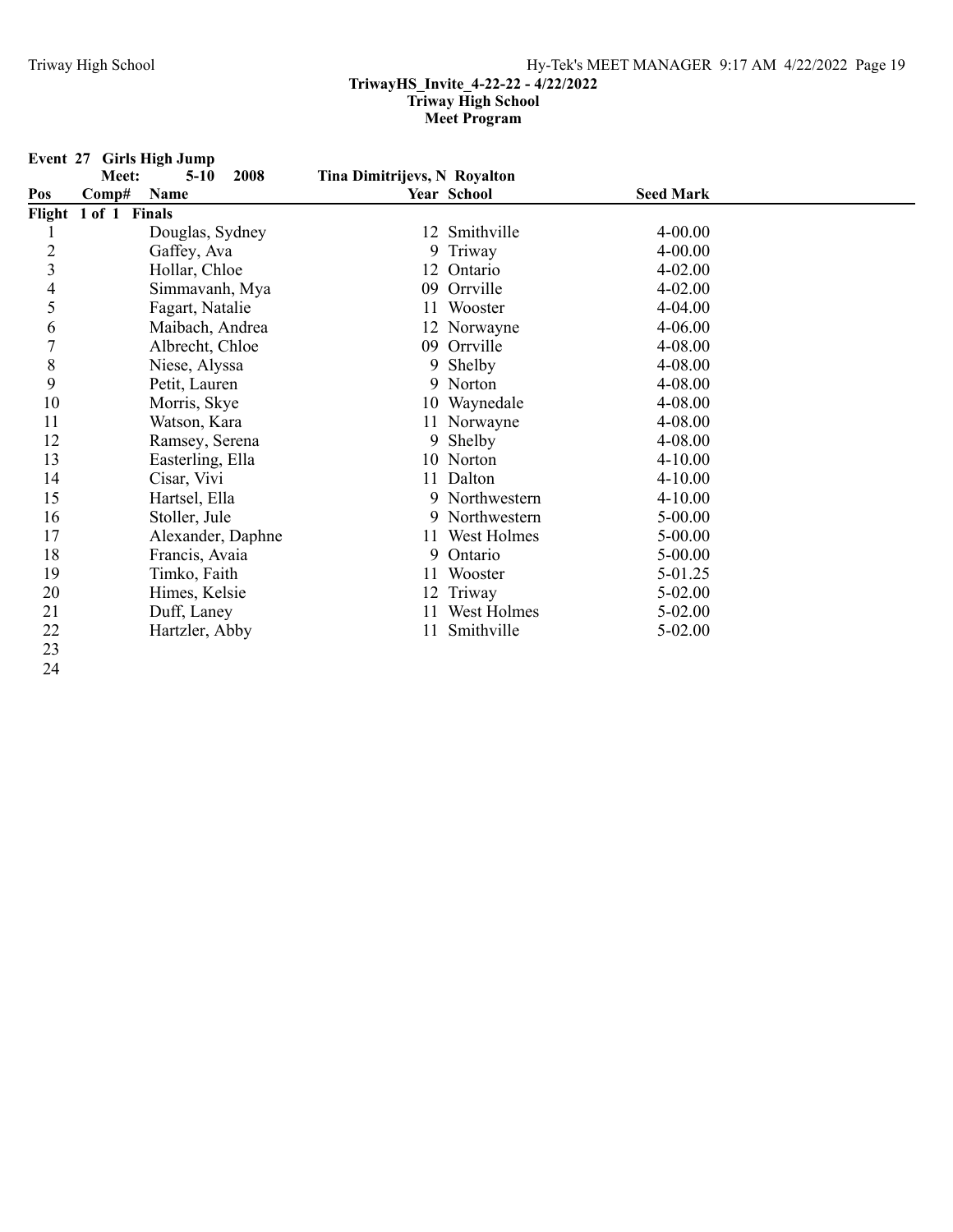|                         |                      | Event 28 Boys High Jump |      |                            |                 |                  |  |
|-------------------------|----------------------|-------------------------|------|----------------------------|-----------------|------------------|--|
| Pos                     | Meet:<br>Comp#       | 6-09<br>Name            | 2006 | <b>Mike McCall, Revere</b> | Year School     | <b>Seed Mark</b> |  |
|                         | Flight 1 of 1 Finals |                         |      |                            |                 |                  |  |
|                         |                      | Stitt, Gavin            |      |                            | 9 Dalton        | $5 - 00.00$      |  |
| $\overline{c}$          |                      | Beckler, Luke           |      |                            | 10 Triway       | $5 - 00.00$      |  |
| $\overline{\mathbf{3}}$ |                      | Drexel, Tate            |      | 11                         | Ontario         | $5 - 00.00$      |  |
| 4                       |                      | Miller, Bodpegn         |      | 9                          | Ontario         | $5 - 00.00$      |  |
| 5                       |                      | Adams, Dylan            |      |                            | 9 Waynedale     | 5-02.00          |  |
| 6                       |                      | Spencer, Ben            |      |                            | 9 Northwestern  | 5-04.00          |  |
| $\overline{7}$          |                      | Fiesler, Braden         |      |                            | 11 Dalton       | 5-04.00          |  |
| 8                       |                      | Schroer, Alex           |      |                            | 9 Orrville      | 5-06.00          |  |
| 9                       |                      | Saari, Andy             |      |                            | 12 Triway       | 5-06.00          |  |
| 10                      |                      | Reber, Jeremy           |      |                            | 10 Waynedale    | 5-06.00          |  |
| 11                      |                      | Hill, Andre             |      |                            | 12 Shelby       | 5-06.00          |  |
| 12                      |                      | Portis, Isaiah          |      |                            | 12 Norwayne     | 5-06.00          |  |
| 13                      |                      | Ramey, Riley            |      |                            | 10 Shelby       | 5-06.00          |  |
| 14                      |                      | Rowe, Buddy             |      |                            | 12 Northwestern | 5-08.00          |  |
| 15                      |                      | Schnering, Ryan         |      |                            | 10 Norton       | 5-08.00          |  |
| 16                      |                      | Morgan, Bronson         |      |                            | Wooster         | 5-08.00          |  |
| 17                      |                      | Dossi, Andrew           |      |                            | 12 Wooster      | 5-08.00          |  |
| 18                      |                      | Booth, Mason            |      |                            | 12 Norwayne     | 5-09.00          |  |
| 19                      |                      | Dixon, Alex             |      |                            | 12 Norton       | 5-10.00          |  |
| 20                      |                      | Davis, Josh             |      |                            | Smithville      | 5-10.00          |  |
| 21                      |                      | Hershey, Jake           |      | 10                         | Smithville      | $5 - 10.00$      |  |
| 22                      |                      | Maltarich, Kyle         |      |                            | 10 West Holmes  | $6 - 00.00$      |  |
| 23                      |                      | Speicher, Calvin        |      |                            | Orrville        | $6 - 02.00$      |  |
| 24                      |                      | Shultz, Zander          |      |                            | 11 West Holmes  | $6 - 02.00$      |  |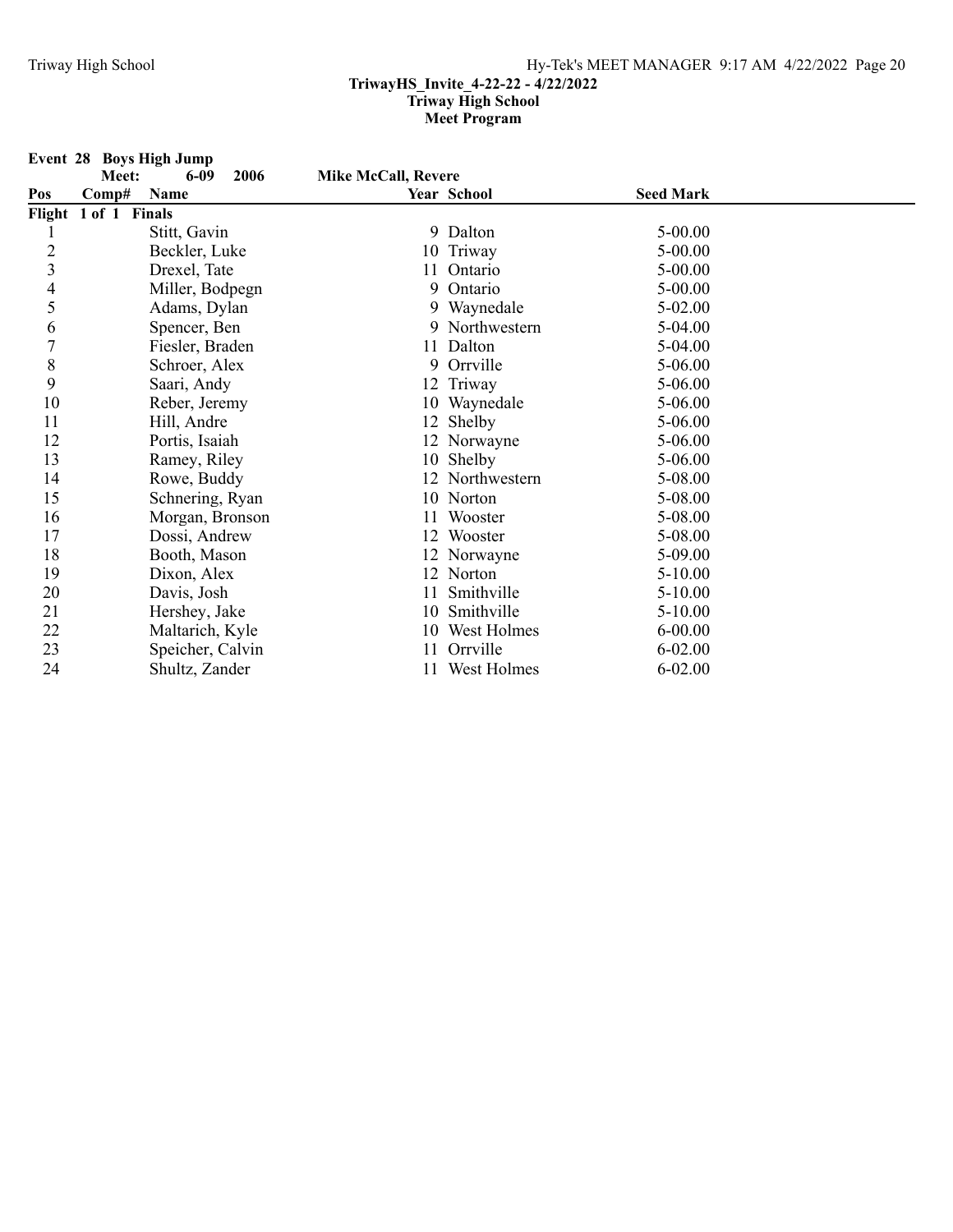|                         | Event 29 Girls Long Jump                   |                                 |                 |                  |  |
|-------------------------|--------------------------------------------|---------------------------------|-----------------|------------------|--|
| Pos                     | 2008<br>17-10.50<br>Meet:<br>Comp#<br>Name | <b>Devonne Howard, Orrville</b> | Year School     | <b>Seed Mark</b> |  |
|                         | Flight 1 of 1 Finals                       |                                 |                 |                  |  |
|                         | Griffin, Jordyn                            |                                 | 09 Orrville     | 12-02.50         |  |
| $\overline{c}$          | Williams, Hailey                           |                                 | 10 Norton       | 12-04.75         |  |
| $\overline{\mathbf{3}}$ | Green, Abby                                |                                 | 10 Norton       | 12-05.00         |  |
| 4                       | Cisar, Vivi                                |                                 | 11 Dalton       | 12-06.00         |  |
| 5                       | Bockey, Abigail                            |                                 | 11 Dalton       | 13-00.00         |  |
| 6                       | Marquis, Zada                              |                                 | 9 Shelby        | 13-02.75         |  |
| $\overline{7}$          | Golias, Ellie                              | 9.                              | Triway          | 13-05.00         |  |
| $\,$ $\,$               | Bischak, Arialyn                           | 9                               | Ontario         | 13-06.00         |  |
| 9                       | Frederick, Madie                           |                                 | 10 Waynedale    | 13-09.00         |  |
| 10                      | Hostetler, Briauna                         |                                 | 12 Norwayne     | 14-00.00         |  |
| 11                      | May, Madison                               |                                 | 12 Norwayne     | 14-00.00         |  |
| 12                      | Gray, Maddie                               |                                 | 11 Northwestern | 14-01.50         |  |
| 13                      | Tucker, Ilana                              |                                 | 11 Wooster      | 14-02.00         |  |
| 14                      | Haas, Claire                               | 9                               | Smithville      | 14-03.00         |  |
| 15                      | Norris, Zoe                                |                                 | 11 West Holmes  | 14-03.25         |  |
| 16                      | Young, Dageanna                            |                                 | 10 Ontario      | 14-05.00         |  |
| 17                      | Race, Caitlyn                              |                                 | 12 Orrville     | 14-06.00         |  |
| 18                      | Gwirtz, Brooklyn                           | 11                              | Shelby          | 14-07.50         |  |
| 19                      | Thompson, Mariah                           |                                 | 11 Northwestern | 14-09.00         |  |
| 20                      | Brillhart, Maddie                          | 11                              | Smithville      | 14-10.00         |  |
| 21                      | Eagle, Ava                                 |                                 | 11 Wooster      | 15-00.00         |  |
| 22                      | Morris, Skye                               |                                 | 10 Waynedale    | 15-01.50         |  |
| 23                      | Duff, Laney                                |                                 | 11 West Holmes  | 15-11.50         |  |
| 24                      | Campbell, Kalie                            |                                 | 11 Triway       | 16-04.50         |  |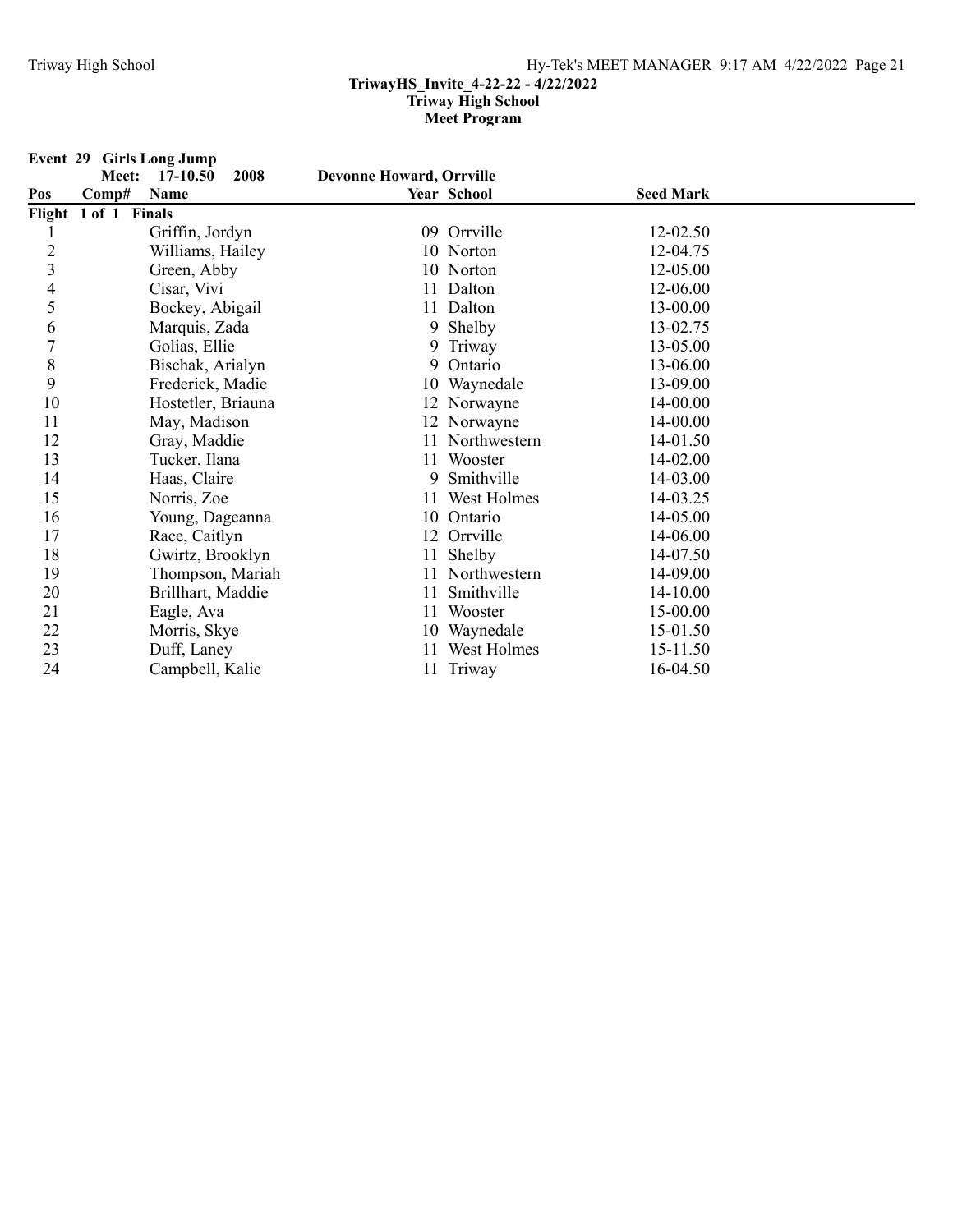|                          |                      | Event 30 Boys Long Jump |                           |                                |                 |                  |  |
|--------------------------|----------------------|-------------------------|---------------------------|--------------------------------|-----------------|------------------|--|
| Pos                      | Meet:<br>Comp#       | 22-10.50<br>Name        | 2011                      | <b>Stuart Turner, Orrville</b> | Year School     | <b>Seed Mark</b> |  |
|                          | Flight 1 of 1 Finals |                         |                           |                                |                 |                  |  |
|                          |                      | Arthur, Weston          |                           |                                | 12 Northwestern | ND               |  |
| $\overline{c}$           |                      | Hofstetter, Jarrett     |                           |                                | 10 Dalton       | 16-06.00         |  |
| 3                        |                      | Stutz, Ethan            |                           |                                | 11 Dalton       | 16-06.00         |  |
| $\overline{\mathcal{A}}$ |                      | Beckler, Luke           |                           |                                | 10 Triway       | 16-08.00         |  |
| 5                        |                      |                         | Williams-Dixon, Elijah    |                                | 9 West Holmes   | 17-01.00         |  |
| 6                        |                      | Hostetler, Brayden      |                           |                                | 9 Norwayne      | 17-01.00         |  |
| $\overline{7}$           |                      | Colter, Caleb           |                           |                                | 11 Triway       | 17-03.00         |  |
| 8                        |                      | Gazboda, Camron         |                           |                                | 9 Waynedale     | 17-04.00         |  |
| 9                        |                      | Dixon, Alex             |                           |                                | 12 Norton       | 17-05.00         |  |
| 10                       |                      | Fox, Aiden              |                           |                                | 9 Ontario       | 17-06.00         |  |
| 11                       |                      | Ginn, Grayson           |                           |                                | 10 Ontario      | 17-06.00         |  |
| 12                       |                      | Rowe, Buddy             |                           |                                | 12 Northwestern | 17-08.25         |  |
| 13                       |                      | Maibach, Cole           |                           |                                | 11 Smithville   | 17-09.00         |  |
| 14                       |                      | Troutman, Brodey        |                           |                                | 10 Norton       | 17-10.00         |  |
| 15                       |                      | Dayton, Ethan           |                           |                                | 10 Orrville     | 18-01.00         |  |
| 16                       |                      | Davis, Josh             |                           | 11                             | Smithville      | 18-03.00         |  |
| 17                       |                      | Roe, Trent              |                           | 9                              | Orrville        | 18-05.00         |  |
| 18                       |                      | Miller, Kolton          |                           |                                | 9 Waynedale     | 18-05.00         |  |
| 19                       |                      |                         | Hamilton-Topovski, Landen |                                | 10 Wooster      | 18-08.00         |  |
| 20                       |                      | Morgan, Bronson         |                           | 11                             | Wooster         | 19-03.00         |  |
| 21                       |                      | Pritt, Sawyer           |                           |                                | 12 West Holmes  | 19-03.00         |  |
| 22                       |                      | Portis, Isaiah          |                           |                                | 12 Norwayne     | 19-11.00         |  |
| 23                       |                      | Hill, Andre             |                           |                                | 12 Shelby       | 20-04.00         |  |
| 24                       |                      | Henkel, Connor          |                           |                                | 12 Shelby       | 21-06.00         |  |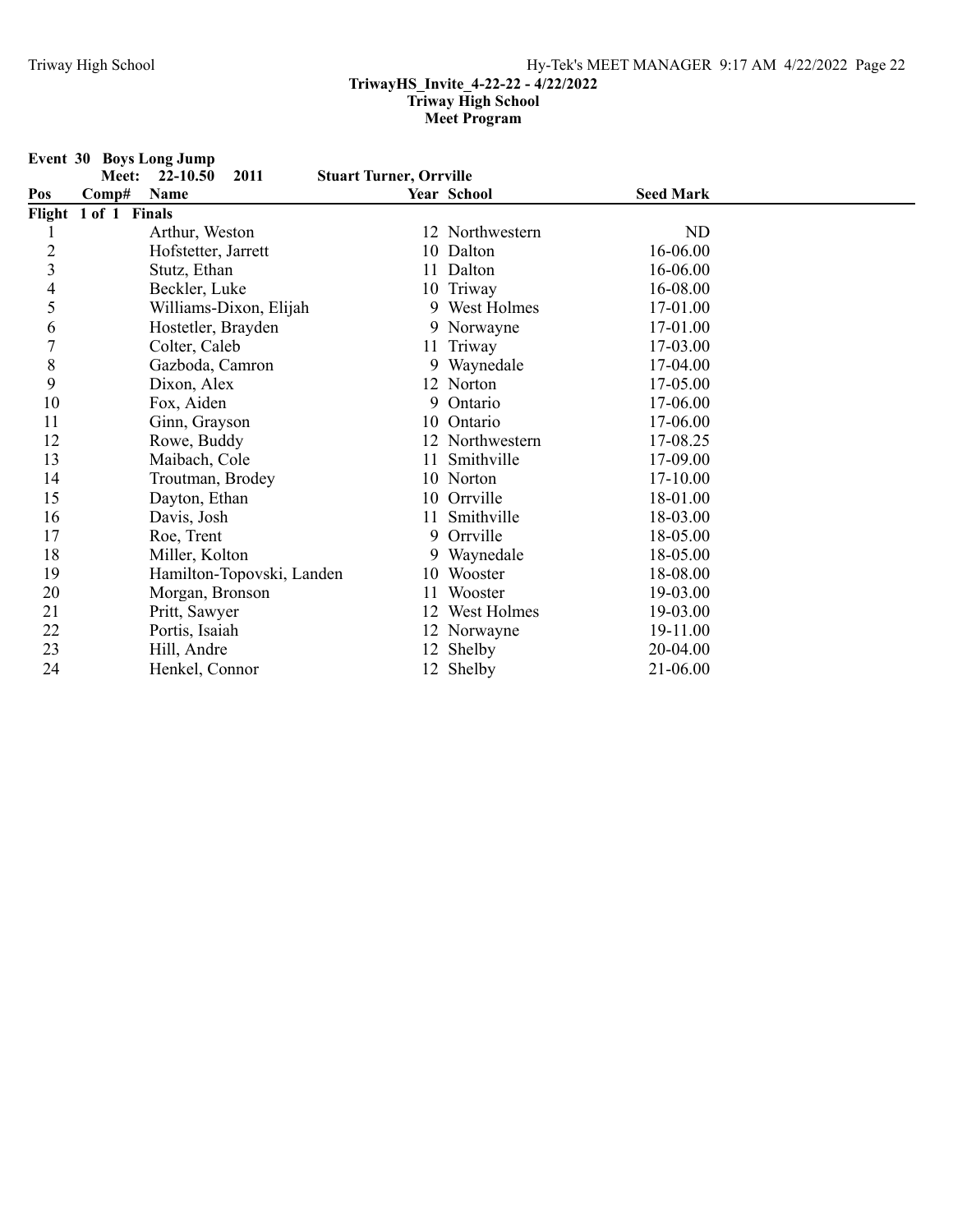**Event 31 Girls Shot Put<br>Meet:** 43-01 2010

**Kelly Barnhill, Ontario** 

| Pos            | Name<br>Comp#        |    | Year School     | <b>Seed Mark</b> |  |
|----------------|----------------------|----|-----------------|------------------|--|
|                | Flight 1 of 1 Finals |    |                 |                  |  |
|                | Moore, Ava           |    | 9 Norton        | 19-01.00         |  |
| $\overline{c}$ | McCourt, Hope        | 11 | Dalton          | 24-05.00         |  |
| 3              | Greer, Grace         |    | 12 Dalton       | 25-06.00         |  |
| 4              | Sayre, Emma          | 9  | Smithville      | 26-01.00         |  |
| 5              | Preston, Mackenzie   |    | 10 Orrville     | 26-09.00         |  |
| 6              | Heeter, Sara         |    | 12 Smithville   | 26-10.00         |  |
| 7              | Riggle, Kassidy      |    | 10 Shelby       | 27-04.00         |  |
| 8              | Ayers, Hailey        |    | 10 Orrville     | 27-08.50         |  |
| 9              | Manges, Gracie       |    | 12 Triway       | 28-10.00         |  |
| 10             | Brown, Faith         |    | 11 Waynedale    | 29-07.00         |  |
| 11             | Civay, Trinity       |    | 12 Shelby       | 30-03.00         |  |
| 12             | Young, Laprina       |    | Ontario         | 30-06.00         |  |
| 13             | Williams, Aryn       | 11 | Ontario         | 30-06.00         |  |
| 14             | Amlotte, Chase       |    | 12 Northwestern | 31-09.50         |  |
| 15             | Kline, Maddie        |    | 12 Triway       | 32-01.00         |  |
| 16             | Norris, Zoe          | 11 | West Holmes     | 33-03.75         |  |
| 17             | Garrod, Faith        |    | 11 Waynedale    | 33-06.00         |  |
| 18             | Kostohryz, Grace     |    | 10 Wooster      | 33-07.25         |  |
| 19             | Jones, Abbigail      |    | Wooster         | 34-01.25         |  |
| 20             | Morlock, Allison     |    | 11 Norwayne     | 34-07.00         |  |
| 21             | Sparks, Grace        |    | 12 Norwayne     | 36-02.00         |  |
| 22             | Hughes, Amy          |    | 12 West Holmes  | 36-08.00         |  |
| 23             | Thompson, Emily      |    | 9 Northwestern  | 41-00.00         |  |
| 24             | Hallett, Morgan      |    | 10 Norton       | 45-01.00         |  |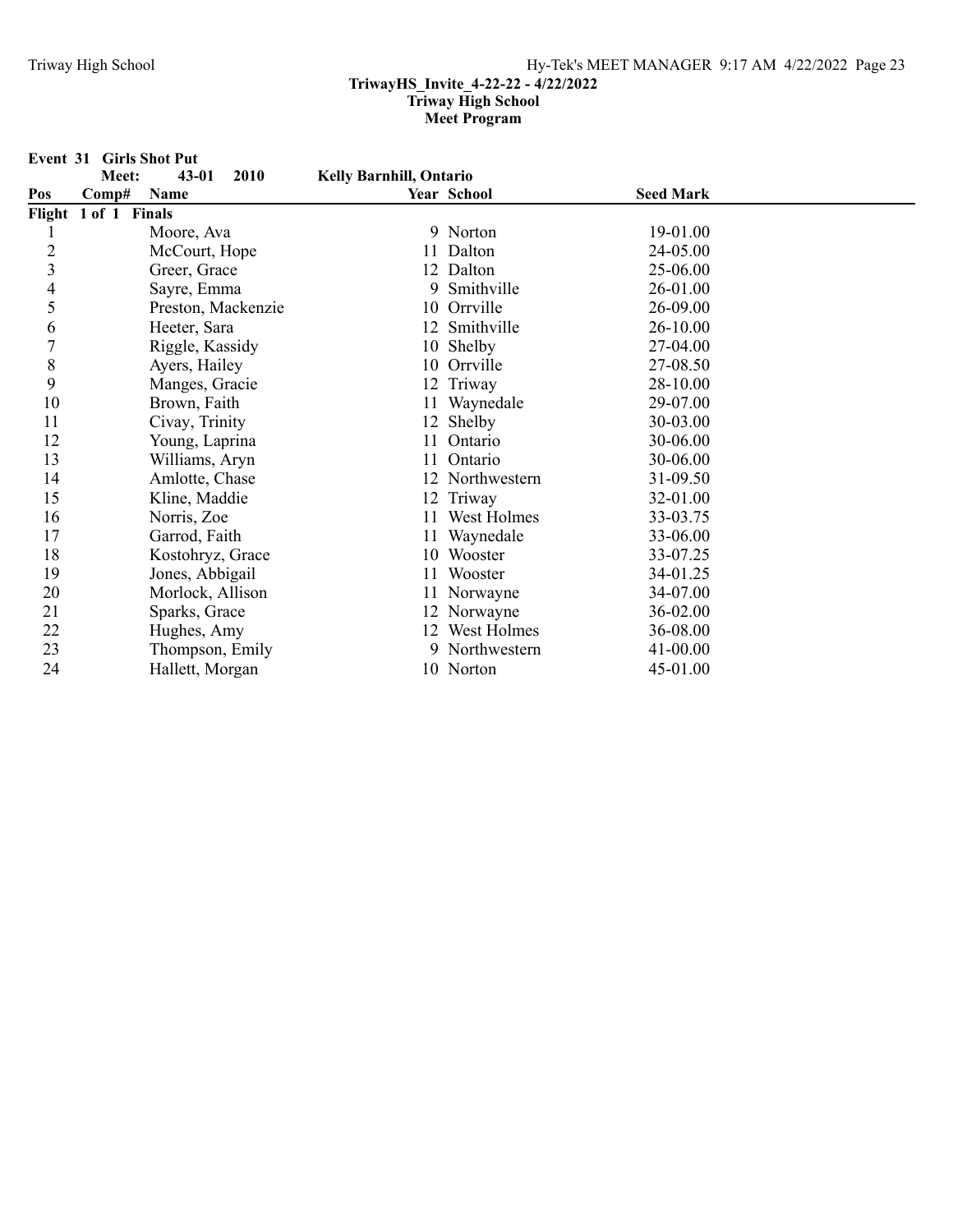**Event 32 Boys Shot Put<br>Meet:** 57-11 2011

 $Bobby$  Mitman, Ontario

| Pos            | Comp#                | Name                     |    | Year School     | <b>Seed Mark</b> |  |
|----------------|----------------------|--------------------------|----|-----------------|------------------|--|
|                | Flight 1 of 1 Finals |                          |    |                 |                  |  |
|                |                      | Hall, Hunter             |    | 11 Northwestern | 33-00.00         |  |
| $\overline{c}$ |                      | Roth, Carter             | 10 | Ontario         | 34-00.00         |  |
| 3              |                      | Rathburn, Alex           | 12 | Ontario         | 35-00.00         |  |
| 4              |                      | Gayheart, Brian          |    | 12 Triway       | 38-00.00         |  |
| 5              |                      | Griffin, Shamus          |    | 11 Norton       | 38-03.00         |  |
| 6              |                      | Maibach, Quinn           | 9. | Smithville      | 38-10.00         |  |
|                |                      | Adair, Billy             | 11 | Norton          | 39-06.00         |  |
| 8              |                      | Miller, Grant            | 10 | West Holmes     | $40 - 02.50$     |  |
| 9              |                      | Cline, Cameren           | 9  | Shelby          | 40-03.00         |  |
| 10             |                      | Sarver, Ian              |    | 9 Waynedale     | 40-08.00         |  |
| 11             |                      | Luangraj, Haiden         |    | 12 Orrville     | 40-09.00         |  |
| 12             |                      | Beichler, Talon          | 9. | Orrville        | 42-05.00         |  |
| 13             |                      | Dixon, Grahm             | 12 | Wooster         | 43-00.00         |  |
| 14             |                      | Howman-Williams, Michael | 11 | Wooster         | 43-00.00         |  |
| 15             |                      | Lehman, Quentin          | 11 | Dalton          | 43-00.00         |  |
| 16             |                      | Jones, Collin            |    | 10 Dalton       | 44-00.00         |  |
| 17             |                      | Zimmerly, Brock          | 12 | West Holmes     | 44-09.00         |  |
| 18             |                      | Horst, Landen            | 11 | Northwestern    | 44-09.50         |  |
| 19             |                      | Smith, Hayden            | 12 | Triway          | 45-00.00         |  |
| 20             |                      | Wilkins, Xander          | 12 | Shelby          | 45-06.00         |  |
| 21             |                      | Herman, Brant            | 11 | Waynedale       | 49-07.00         |  |
| 22             |                      | Lengacher, Brock         | 12 | Smithville      | 50-02.00         |  |
| 23             |                      | Morlock, Dillon          |    | 10 Norwayne     | 56-05.00         |  |
| 24             |                      | Morlock, Colby           |    | 12 Norwayne     | 62-07.00         |  |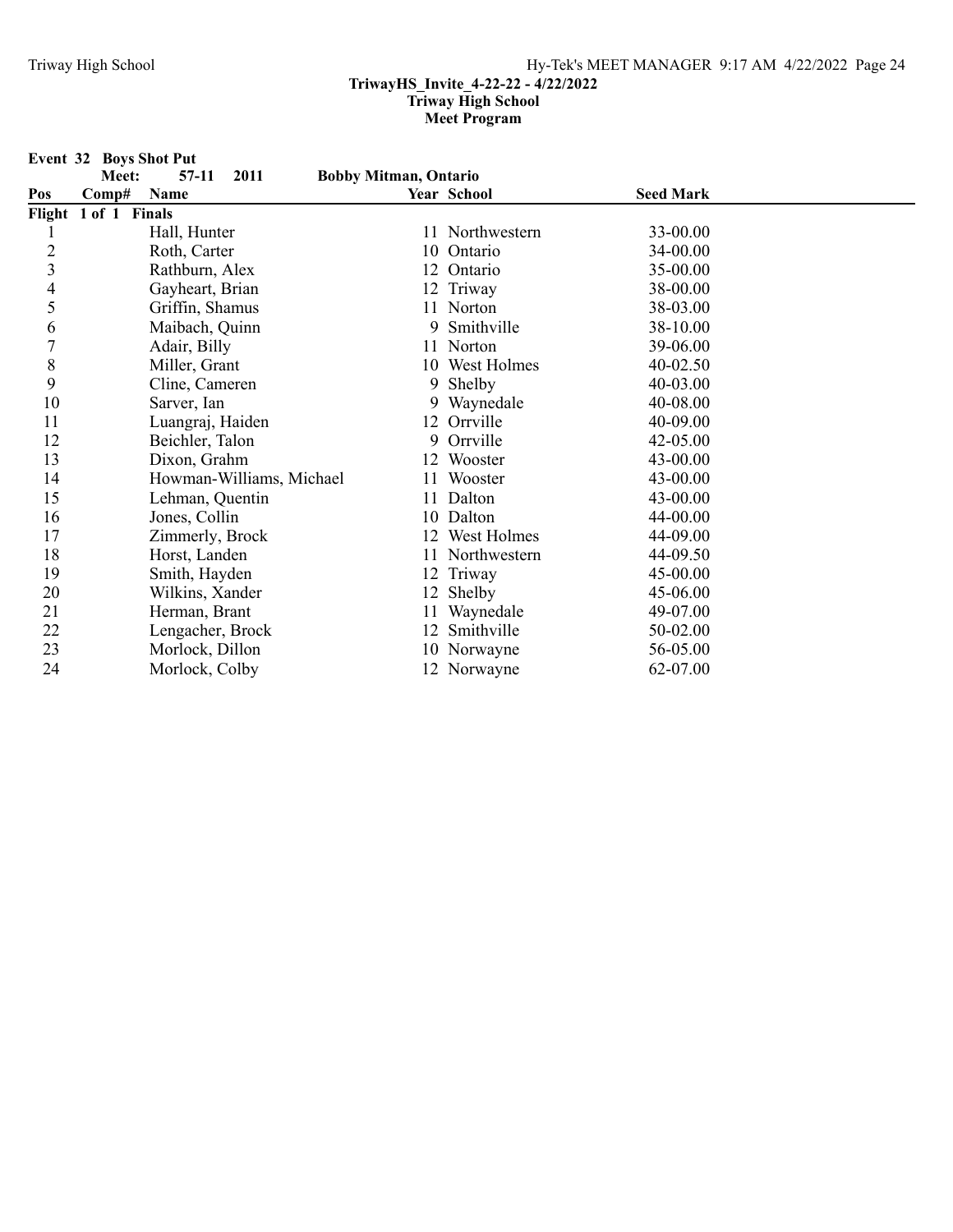**Event 33 Girls Pole Vault**<br>**Meet:** 12-03 2018

# **Alex Eby, Orrville**

| Pos            | Comp#                | Name                      | Year School     | <b>Seed Mark</b> |
|----------------|----------------------|---------------------------|-----------------|------------------|
|                | Flight 1 of 1 Finals |                           |                 |                  |
|                |                      | Lehman, Ashley            | 10 Dalton       | $6 - 00.00$      |
| $\overline{c}$ |                      | Moore, Mylah              | 9 Waynedale     | $6 - 00.00$      |
| 3              |                      | Amstutz, Cadence          | 10 Smithville   | $6 - 00.00$      |
| 4              |                      | Lewis, Rees               | 9 Shelby        | $6 - 00.00$      |
|                |                      | Shane, Sydney             | 12 Smithville   | $6 - 06.00$      |
| 6              |                      | Gray, Maddie              | 11 Northwestern | 6-06.00          |
| 7              |                      | French, Mara              | 9 Wooster       | 7-00.00          |
| 8              |                      | Campbell, Paonia          | 11 Wooster      | 7-00.00          |
| 9              |                      | Vogt, Abby                | 12 Shelby       | 7-00.00          |
| 10             |                      | Marmiesse Gonzalez, Clara | 11 West Holmes  | 7-06.00          |
| 11             |                      | Henslee, Ellen            | 11 Norwayne     | 7-06.00          |
| 12             |                      | Berger, Kendra            | 9 Norwayne      | 8-00.00          |
| 13             |                      | Ogi, Casey                | 9 West Holmes   | 8-00.00          |
| 14             |                      | Strickler, Sarah          | 10 Ontario      | $9 - 00.00$      |
| 15             |                      | Race, Catrina             | 10 Orrville     | $9 - 06.00$      |
| 16             |                      | Mies, Chasity             | 12 Ontario      | 9-06.00          |
| 17             |                      | Hamsher, Ainsley          | 12 Orrville     | 12-06.00         |
| 18             |                      |                           |                 |                  |

- 19
- 20

- 22
- 23 24
	-